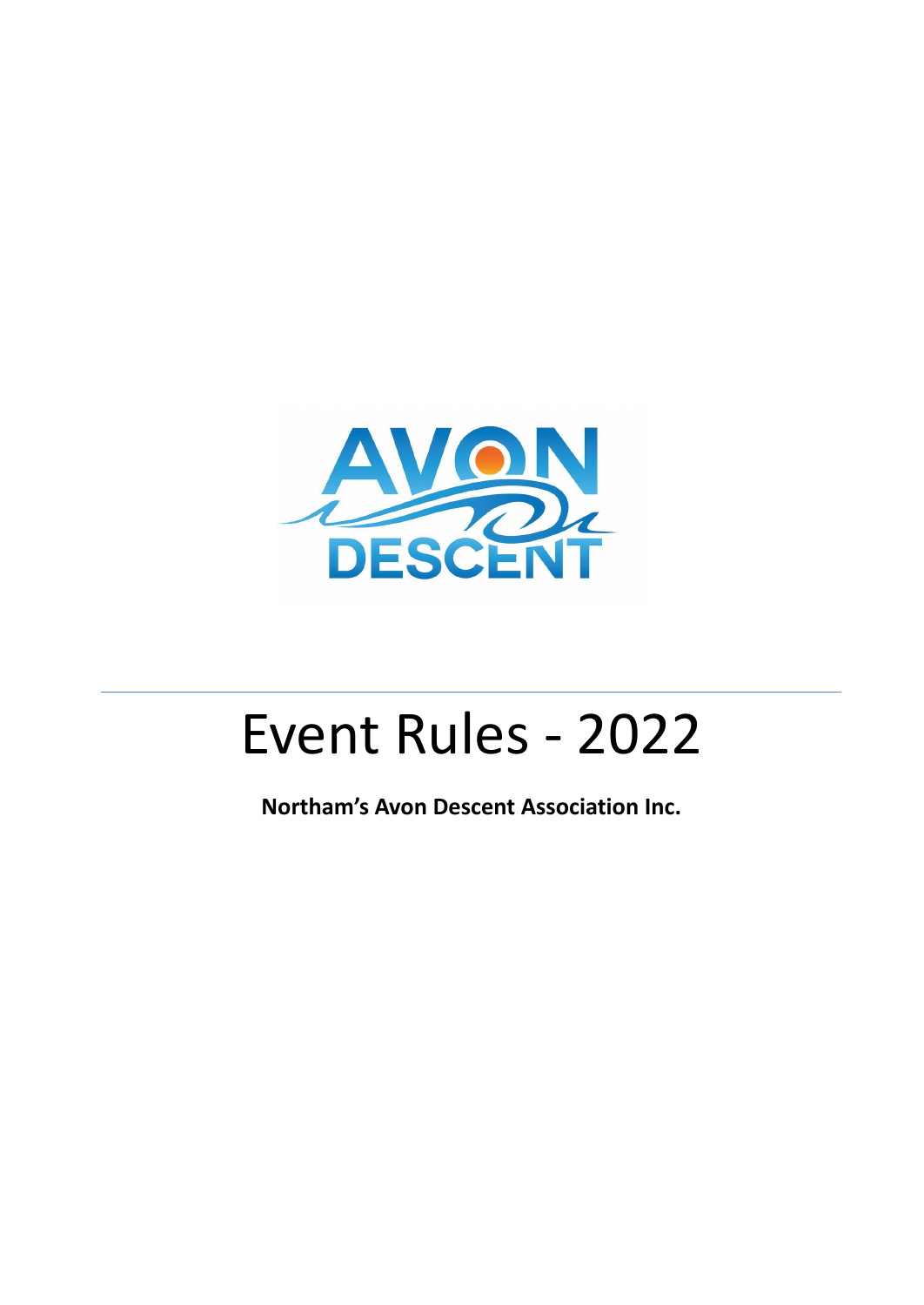## Table of Contents

| $\mathbf{1}$   | General Information                                                     | $\mathbf{3}$              |
|----------------|-------------------------------------------------------------------------|---------------------------|
| 1.1            | Disclaimer                                                              | 3                         |
| 1.2            | Background                                                              | 3                         |
| 1.3            | The Challenge of a Wildwater Event                                      | $\mathbf{3}$              |
| 1.4            | What Craft Can Compete                                                  | $\ensuremath{\mathsf{3}}$ |
| 1.5            | Conditions                                                              | $\mathsf 3$               |
| 1.6            | Overview                                                                | $\mathsf 3$               |
| $\overline{2}$ | Authority                                                               | $\mathbf{3}$              |
| 2.1            | <b>Directors</b>                                                        | 4                         |
| 2.2            | Officers                                                                | 4                         |
| 2.3            | Race Control Team                                                       | 4                         |
| 2.4            | Rules                                                                   | 5                         |
| 3              | The Course                                                              | $\boldsymbol{6}$          |
| 4              | Safety                                                                  | $\boldsymbol{6}$          |
| 4.1            | Wildwater - Grades of Difficulty                                        | $\boldsymbol{6}$          |
| 4.2            | <b>Safety Briefing</b>                                                  | 7                         |
| 4.3            | Collisions                                                              | 7                         |
| 4.4            | Overtaking                                                              | 7                         |
| 5              | <b>Entry Requirements</b>                                               | 7                         |
| 5.1            | General                                                                 | 7                         |
| 5.2            | <b>Entry Fees</b>                                                       | 7                         |
| 6              | Competitors                                                             | 8                         |
| 6.2            | Eligibility to Participate - Power Boat                                 | 8                         |
| 6.3            | Eligibility to Participate - Paddlers (includes members of Relay Teams) | 8                         |
| 7              | <b>Support Crews</b>                                                    | 9                         |
| 8              | <b>Categories and Classes</b>                                           | 10                        |
| 8.1            | <b>Age Classes</b>                                                      | 11                        |
| 8.2            | <b>Relay Team Category</b>                                              | 11                        |
| 9              | Pre Event Procedures                                                    | 12                        |
| 9.1            | Scrutineering of Craft and Equipment                                    | 12                        |
| 9.2            | Re-Scrutineering                                                        | 12                        |
| 9.3            | <b>Sponsors Advertising</b>                                             | 12                        |
| 9.4            | <b>Rivals</b>                                                           | 13                        |
| 9.5            | <b>Practice Days</b>                                                    | 13                        |
| 9.6            | <b>Power Craft</b>                                                      | 13                        |
| 9.7            | Paddle Craft                                                            | 13                        |
| 9.8            | <b>Illegal Practise/Access</b>                                          | 13                        |
| 9.9            | Registration                                                            | 14                        |
| 9.10           | <b>Start Marshalling Area</b>                                           | 14                        |
| 10             | Conduct of the Race                                                     | 14                        |
| 10.1           | Competitors                                                             | 14                        |
| 10.2           | <b>Power Craft Competitors</b>                                          | 14                        |
| 10.3           | <b>Team Competitors</b>                                                 | 14                        |
| 10.4           | <b>Support Crews</b>                                                    | 15                        |
| 10.5           | <b>Start Procedure</b>                                                  | 15                        |
|                |                                                                         |                           |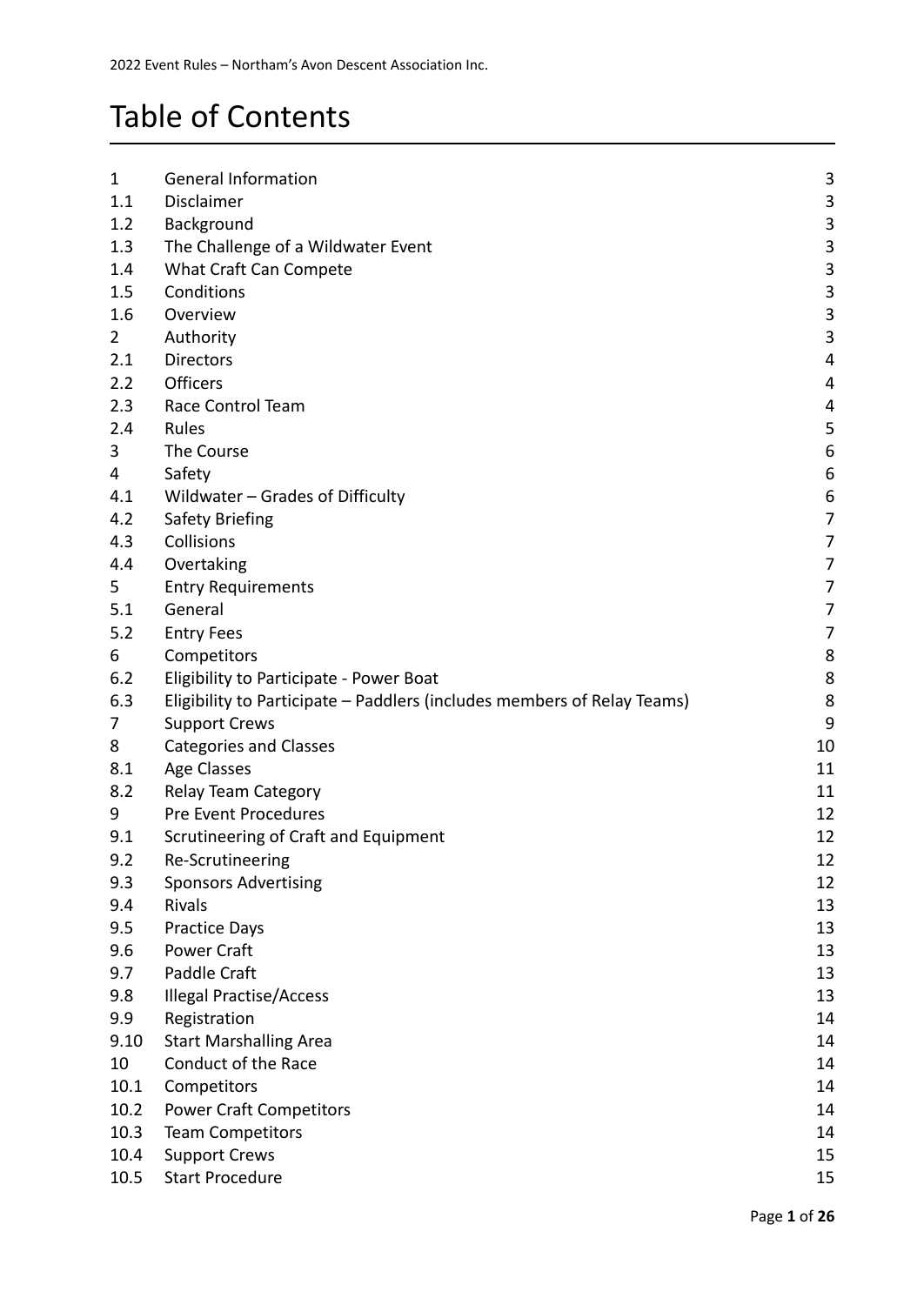2022 Event Rules – Northam's Avon Descent Association Inc.

| 10.6        | Order of Start                    | 15 |
|-------------|-----------------------------------|----|
| 10.7        | <b>Power Boat Start Procedure</b> | 16 |
| 10.8        | Paddle Craft Start Procedure      | 17 |
| 10.9        | Timing                            | 18 |
| 10.10       | <b>Time Claims</b>                | 18 |
| 10.11       | <b>Environmental Management</b>   | 18 |
|             | 10.12 Refuelling                  | 19 |
| 10.13       | Portaging and Illegal Assistance  | 19 |
|             | 10.14 Practice (During Event)     | 19 |
|             | 10.15 Speed Limits                | 19 |
| 10.16 Flags |                                   | 20 |
|             | 10.17 Checkpoints                 | 20 |
| 10.18       | Pit Area                          | 20 |
| 10.19       | <b>Cut Off Times</b>              | 21 |
|             | 10.20 Withdrawals                 | 22 |
| 10.21       | Penalties                         | 22 |
|             | 10.22 Protests                    | 24 |
|             | 10.23 Adjudication of Protests    | 24 |
|             | 10.24 Appeals                     | 24 |
|             | 10.25 Results                     | 25 |
| 10.26       | <b>Post-Race Scrutineering</b>    | 25 |
| 11          | Results/Prizes                    | 25 |
| 11.2        | <b>Presentation Ceremony</b>      | 26 |
|             |                                   |    |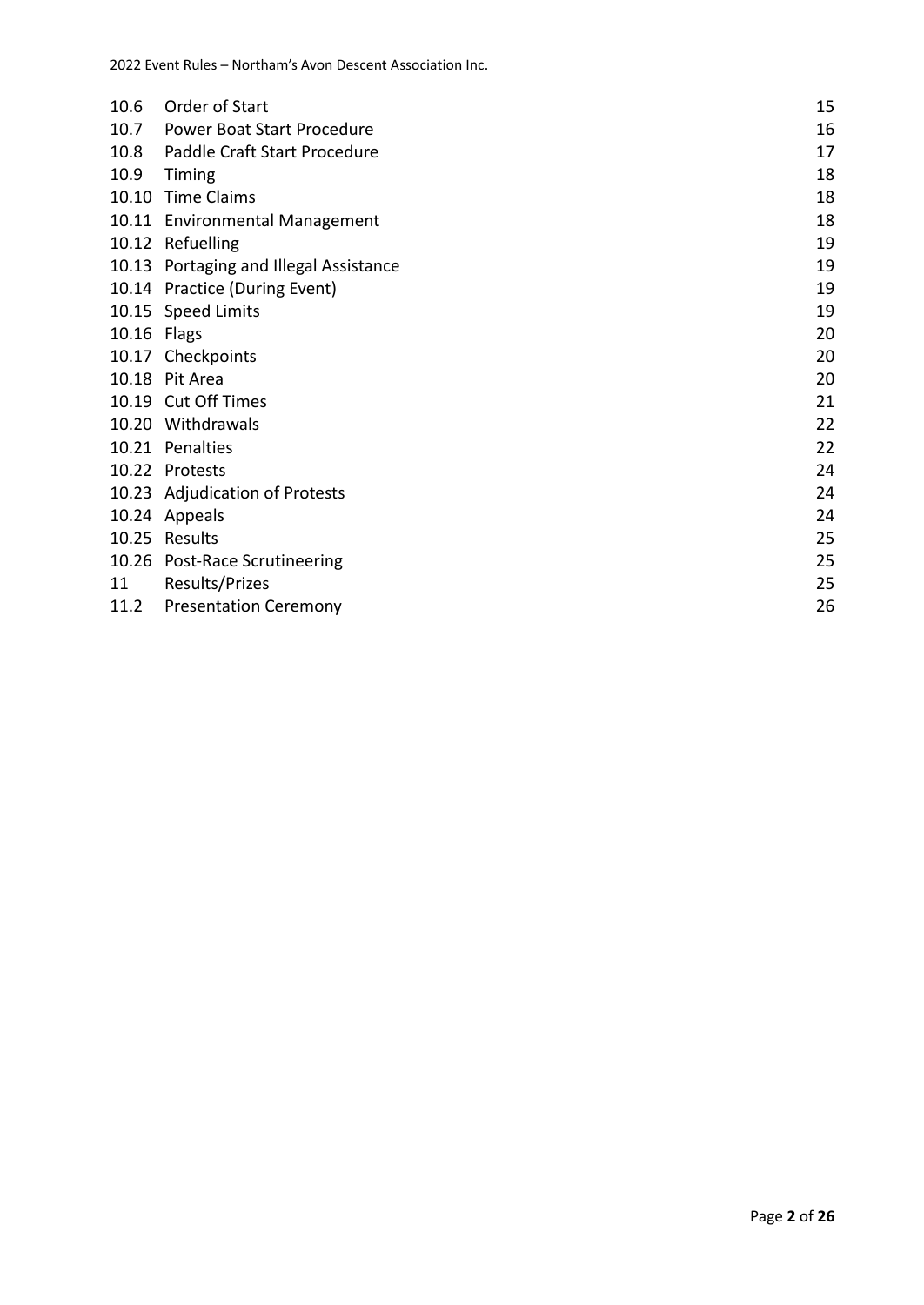## <span id="page-3-0"></span>**1 General Information**

#### <span id="page-3-1"></span>**1.1 Disclaimer**

The following information is intended as a guide only for competitors, support crew and spectators. As the conditions are often dependent on water levels, the Organisers accept no responsibility for the correlation of the descriptions and the actual conditions encountered.

#### <span id="page-3-2"></span>**1.2 Background**

The Avon River drains the Great Southern and Upper Great Southern regions, actually starting as a river near Wickepin. The Avon River is 300 kilometres in length and the basin covers an area of 120,000 square kilometres, extending from Northam in the west to Southern Cross in the east, north to Dalwallinu and south to Pingrup. From its confluence with Wooroloo Brook in Walyunga National Park the Avon River becomes the Swan River. Approximately 60% of the Swan River's flow is from the Avon River and the majority of the Avon River's flow is from the Dale River and other streams flowing from Darling Scarp. The main Northam Pool on the Avon River (start point for the Avon Descent) is the only permanent stretch of natural inland water along the entire Great Eastern Highway between Perth and Adelaide. The Avon Descent passes through some of Western Australia's most picturesque country, passing through the farming regions of historic Northam and Toodyay, forested national parks, steep gorges, the Swan Valley vineyard region and eventually into the tidal waters of the upper Swan River.

#### <span id="page-3-3"></span>**1.3 The Challenge of a Wildwater Event**

The Avon Descent is an exciting two day time trial over 124 gruelling kilometres offering competitors conditions ranging from long stretches of flat water that can test the endurance of the fittest athlete through to the maze of the ti trees and rapids that will test the skills of all who attempt to navigate them.

#### <span id="page-3-4"></span>**1.4 What Craft Can Compete**

The Avon Descent is open to a range of power boats (up to 10hp), minijets, kayaks, skis and other paddle craft. Relay teams of two and four can also compete. Entry age restrictions apply.

#### <span id="page-3-5"></span>**1.5 Conditions**

The event can be dangerous as water levels in the Avon River can produce dramatic changes in race conditions. Intending competitors should have a high level of fitness and need to provide evidence of competency as applicable for the discipline in which they intend to compete. Training courses are available from various commercial and club providers.

#### <span id="page-3-6"></span>**1.6 Overview**

The Avon Descent starts in Northam, 100 kilometres east of Perth, and proceeds downriver through the town of Toodyay into the upper reaches of the Darling Scarp. The finish of Day One is at the Cobbler Pool Campsite, West Toodyay. On Day Two competitors tackle the challenges of the Avon Valley that include features such as Supershoot, Emu Falls, Championship Rapids, Syds Rapids and Bells Rapids. After the rush of the valley competitors are further challenged with a gruelling 30 km flat water grind to the Finish Line at Bayswater. Finishing the Avon Descent is an achievement of which to be proud.

## <span id="page-3-7"></span>**2 Authority**

The Organiser of the 2022 Avon Descent is Northam's Avon Descent Association (Inc.) (NADA).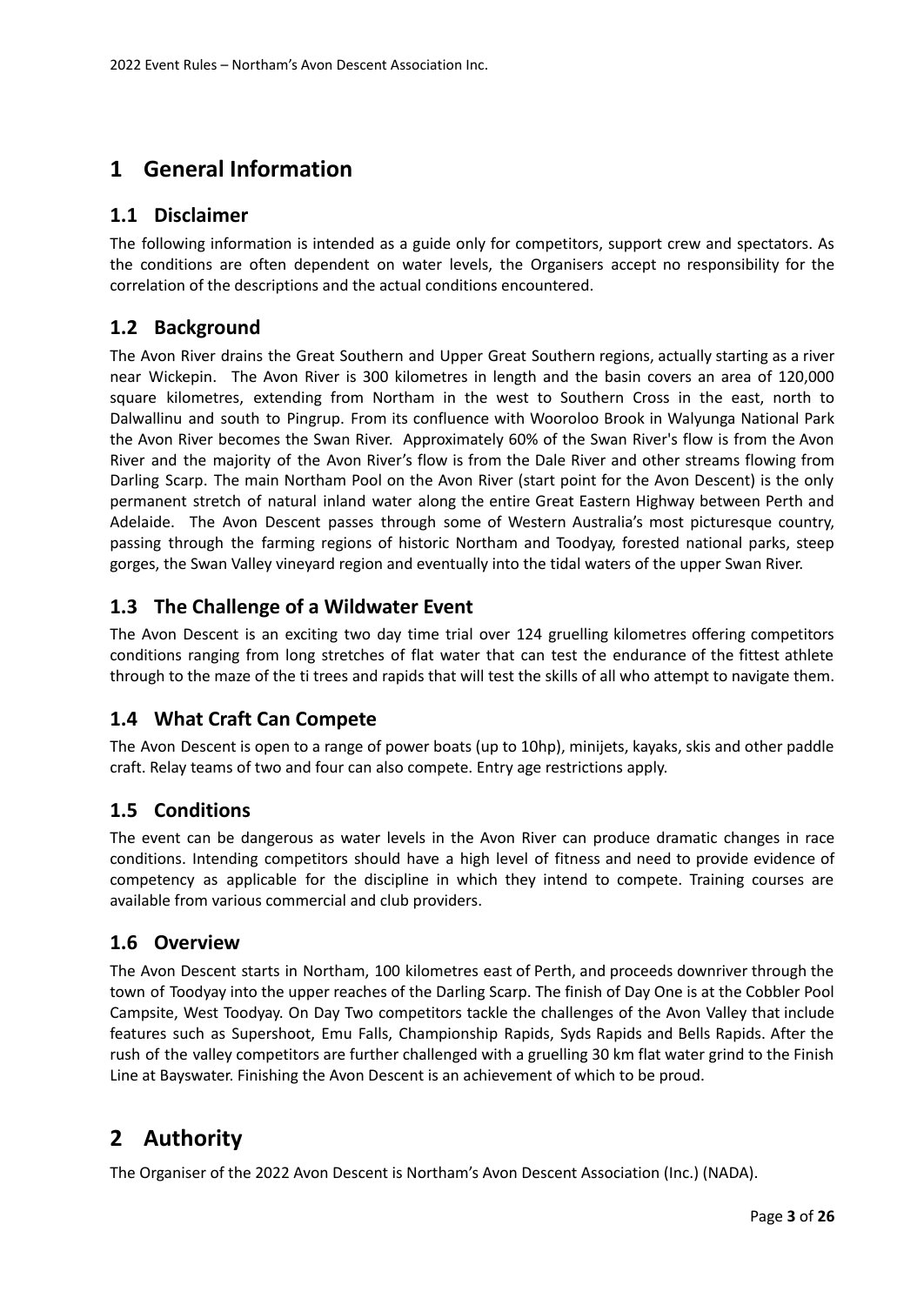#### <span id="page-4-0"></span>**2.1 Directors**

NADA is controlled by a Board of Directors:

| Chairman                            | <b>Greg Kaeding</b> |
|-------------------------------------|---------------------|
| Vice Chairman                       | John King           |
| Director, Sport                     | Michael Prosser     |
| Director, Logistics, Info & Comms   | Michael Orr         |
| Director, Governance                | Kim Epton           |
| Director, Marketing                 | Jenny Shaw          |
| Director, Stakeholder Relations     | Louanne Munz        |
| Director, Event Development         | <b>Phil Kitney</b>  |
| Power Boat Delegate                 | Kris Parnell        |
| Paddle Delegate                     |                     |
| Local Government Authority Delegate |                     |
| Avon Descent Support Unit Manager   | Phil Kitney         |
|                                     |                     |

#### <span id="page-4-1"></span>**2.2 Officers**

The Officers of the Association are: Event Manager **Deb Boxall** Volunteer Manager Manager Melissa Magini Chief Marshal Tad Sieczka Secretary **Emma** Snell

#### <span id="page-4-2"></span>**2.3 Race Control Team**

Control of the Avon Descent passes to the Race Control Team from 8:00 a.m. on the Friday before the Race Start to midnight Sunday

Race Director - John King Deputy Race Director - Power - Kim Epton Deputy Race Director – Paddle Deputy Race Director – Rescue and Recovery - Phil Kitney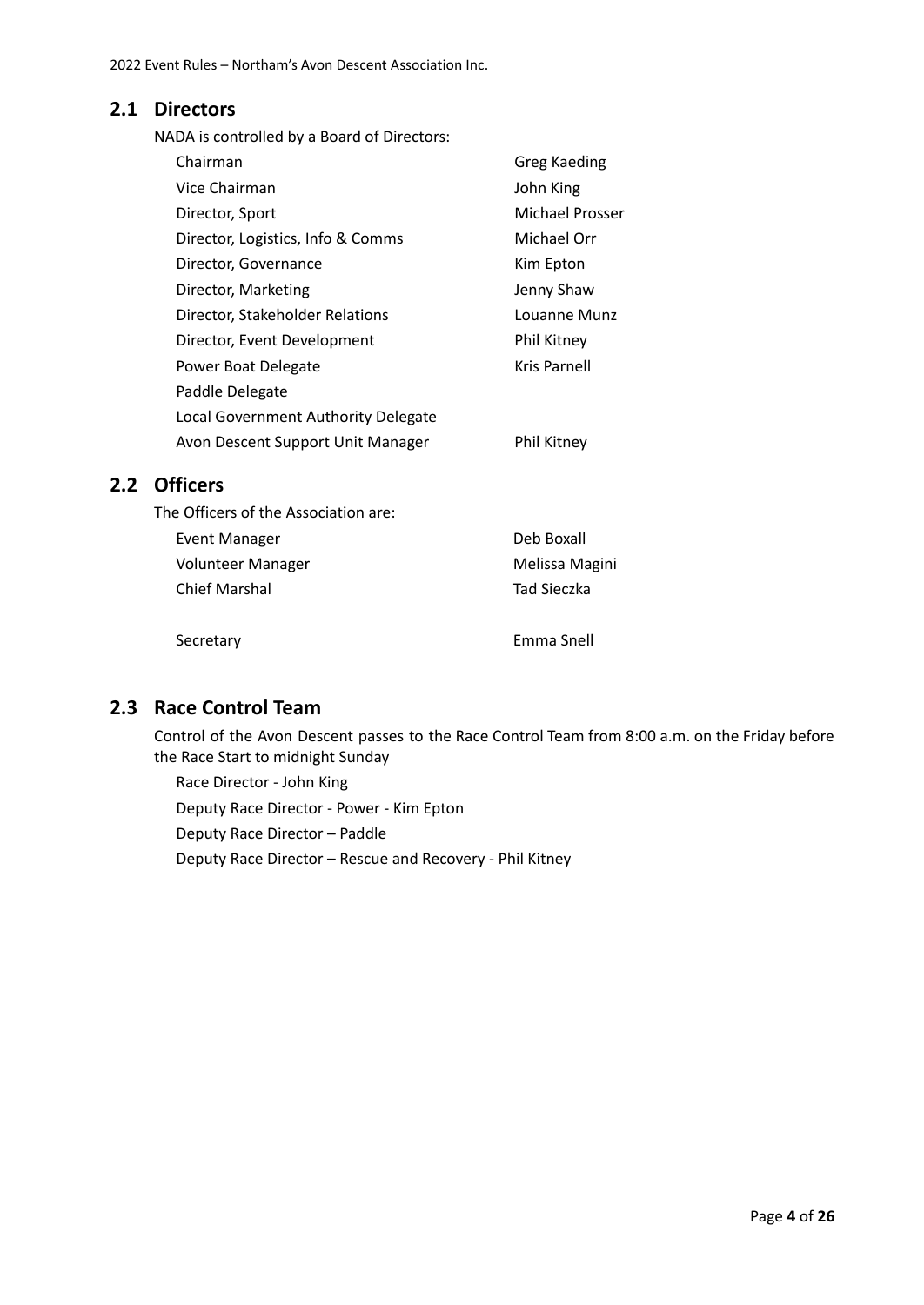#### <span id="page-5-0"></span>**2.4 Rules**

- **2.4.1** The Power Boat Category is conducted in accordance with the Competition Rules and Specifications of the Power Dinghy Racing Club (Inc.) (PDRC), available at <http://www.dinghyracing.com.au/rules-and-technical/>
- **2.4.2** The Canoe and Kayak Categories are conducted in accordance with the International Canoe Federation (ICF) Canoe Marathon Competition Rules and the Rules and Specifications within this document.
- **2.4.3** The Ski Category is conducted in accordance with ICF Canoe Marathon Competition Rules and, where applicable, the International Life Saving Ski Specifications.
- **2.4.4** The Ocean Racing Category is conducted in accordance with the International Canoe Federation (ICF) Ocean Racing Competition Rules, the Rules in this document and Specifications accompanying it.
- **2.4.5** The Stand Up Paddle Board Category is conducted in accordance with the International Canoe Federation (ICF) SUP Canoe Racing Competition Rules and the Rules in this document and Specifications accompanying it.
- **2.4.6** Should any discrepancy occur between these Rules and Specifications and those referred to in Rules 2.4.1 to 2.4.5 above, then these Rules will take precedence.
- **2.4.7** Avon Challenge races and other associated races occurring on the Avon Descent weekend may be subject to separate rules and exclusions as appended to this document.
- **2.4.8** During the Avon Descent the Race Director may make a ruling on any matter not specifically covered by the PDRC Competition Rules, the ICF Canoe Marathon Competition Rules, the Ski Rules, the ICF Ocean Racing Rules, the ICF SUP Canoe Racing Rules, or these Rules.
- **2.4.9** These Rules and accompanying Specifications may be amended from time to time.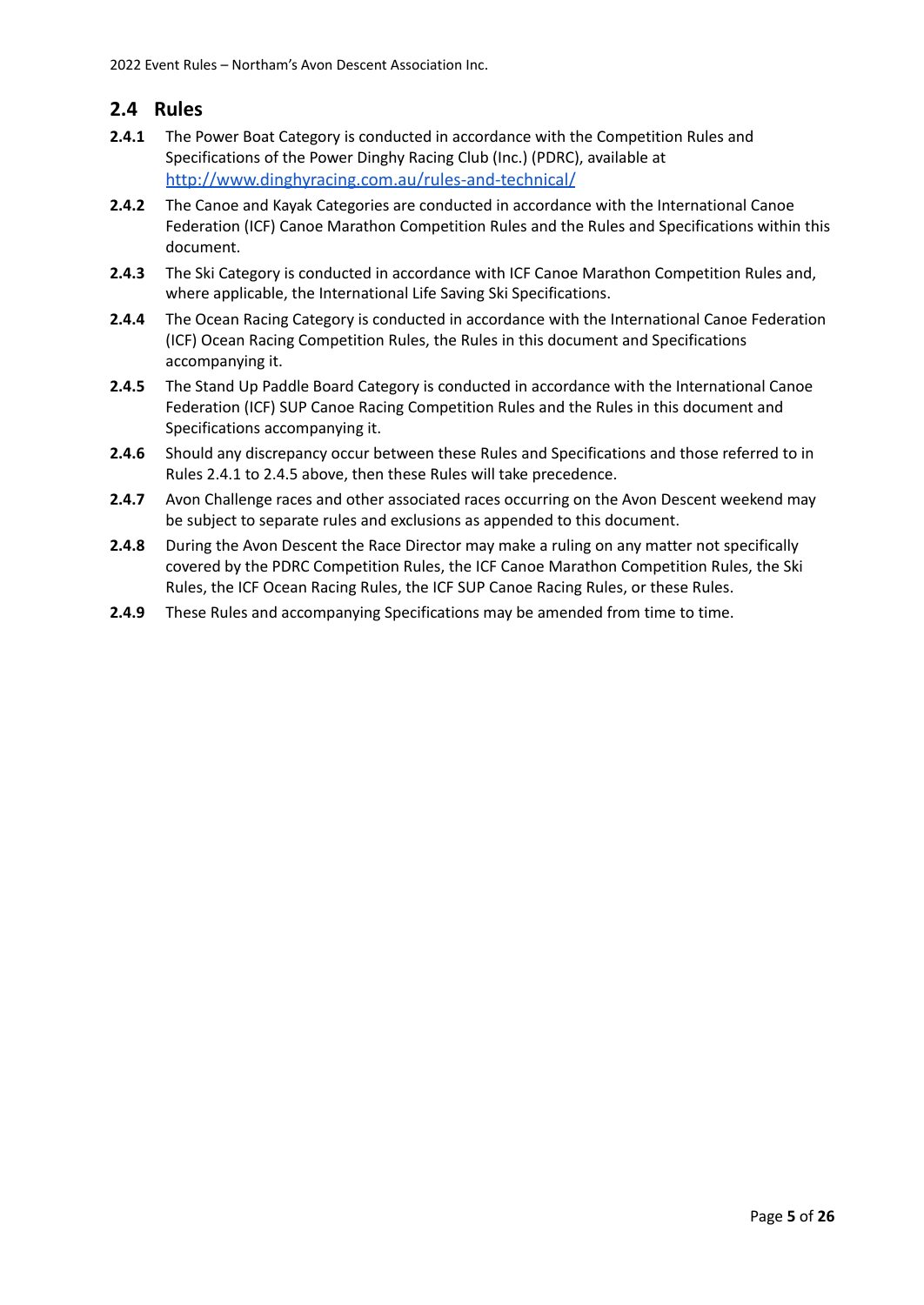## <span id="page-6-0"></span>**3 The Course**

The Course is divided into nine Stages

| Day 1 |                                         | <b>Northam to Cobbler Pool Campsite</b>           | 52 kilometres        |
|-------|-----------------------------------------|---------------------------------------------------|----------------------|
|       | Stage 1                                 | Northam to Katrine Bridge                         | 17 kilometres        |
|       | Stage 2                                 | Katrine Bridge to Toodyay                         | 15 kilometres        |
|       | Toodyay to Wetherall Reserve<br>Stage 3 |                                                   | 9 kilometres         |
|       | Stage 4                                 | Wetherall Reserve to Cobbler Pool Campsite        | 11 kilometres        |
|       | <b>Overnight Stop</b>                   |                                                   |                      |
|       |                                         |                                                   |                      |
| Day 2 |                                         | <b>Cobbler Pool Campsite to City of Bayswater</b> | <b>72 kilometres</b> |
|       | Stage 5                                 | Cobbler Pool Campsite to Emu Falls                | 8 kilometres         |
|       | Stage 6                                 | Emu Falls to Stronghills Farm                     | 10 kilometres        |
|       | Stage 7                                 | Stronghills Farm to Bells Rapid                   | 21 kilometres        |
|       | Stage 8                                 | Bells Rapid to Middle Swan                        | 18 kilometres        |

## <span id="page-6-1"></span>**4 Safety**

## <span id="page-6-2"></span>**4.1 Wildwater – Grades of Difficulty**

| Grade 1 | Not difficult. Regular stream; regular waves; small rapids; simple obstructions.                                                                                                                  |  |  |  |  |
|---------|---------------------------------------------------------------------------------------------------------------------------------------------------------------------------------------------------|--|--|--|--|
| Grade 2 | Moderately difficult. Passage free irregular stream; irregular waves; medium<br>rapids, small stoppers eddies, whirlpools and pressure areas*; simple obstructions<br>in stream; small drops.     |  |  |  |  |
| Grade 3 | Difficult. Route recognisable; high irregular waves; larger rapids; stoppers, eddies,<br>whirlpools and pressure areas*; isolated boulders, drops and numerous<br>obstructions in stream.         |  |  |  |  |
| Grade 4 | Very difficult. Route not always recognisable; inspection mostly necessary; heavy<br>continuous rapids; heavy stoppers, whirlpools and pressure areas*; boulders<br>obstructing stream, undertow. |  |  |  |  |
|         | Not encountered in the Avon Descent.                                                                                                                                                              |  |  |  |  |
| Grade 5 | Extremely difficult. Inspection essential; extreme rapids, stoppers, whirlpools and<br>pressure areas*; narrow passages, steep gradients and drops with difficult access<br>and landing.          |  |  |  |  |
| Grade 6 | Limit of Practicability. Generally speaking impossible. Possibly navigable at<br>particular water levels; high risk; even experts risk life.                                                      |  |  |  |  |

\* 'Pressure areas' refer to water piling up against rocks or other obstacles.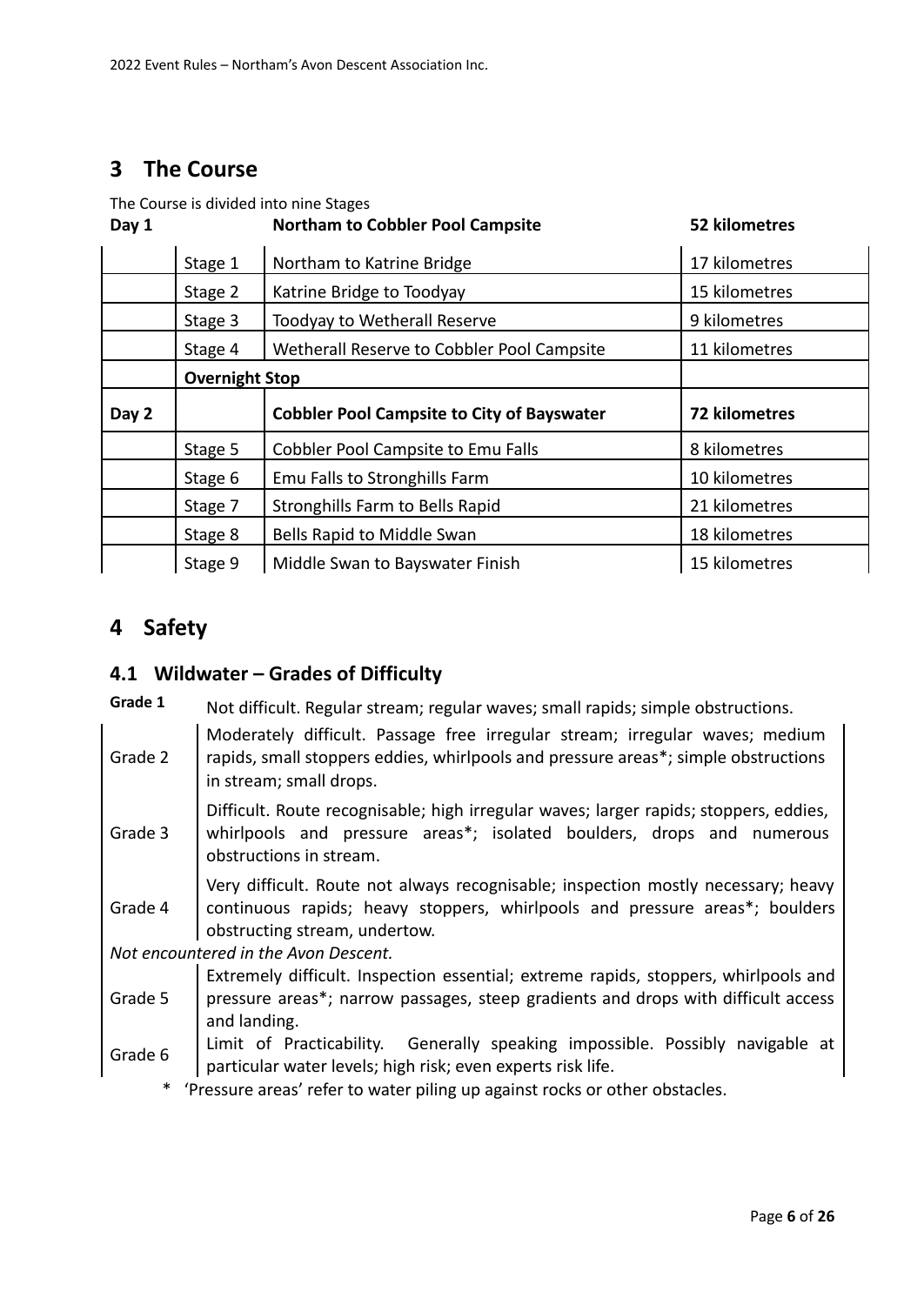#### <span id="page-7-0"></span>**4.2 Safety Briefing**

**4.2.1** At least one member of each entry must attend the safety briefing at Pre Race Scrutineering and for Novices (see 6.1.3) again in Northam prior to the start of the race. Evidence of attendance may be established and a penalty applied for non-attendance.

#### <span id="page-7-1"></span>**4.3 Collisions**

- **4.3.1** A competitor whose craft deliberately or negligently collides with another or damages the craft or equipment of another may be penalised. See Penalties 10.21.
- **4.3.2** Competitors involved in a collision must stop and determine if assistance is required prior to resuming racing. Failure to do so may result in penalty or disqualification. See Penalties 10.21.

#### <span id="page-7-2"></span>**4.4 Overtaking**

- **4.4.1** It is the duty of the overtaking craft to keep clear of the craft being overtaken and not deliberately create a hazardous situation at any time during the manoeuvre.
- **4.4.2** The craft being overtaken must maintain its line and not deliberately obstruct the overtaking craft.

## <span id="page-7-3"></span>**5 Entry Requirements**

#### <span id="page-7-4"></span>**5.1 General**

- **5.1.1** All entries must be made on the official online entry system via the Avon Descent website (www.avondescent.com.au)
- **5.1.2** Standard Entry closes at midnight on 31 July 2022.
- **5.1.3** Late Entry (between 31 July 2022 and 12 August 2022) will incur a fee of \$120 per entry.
- **5.1.4** Amendments to entries will be accepted up until the close of Standard Entry at no charge. After this time all changes (subject to the discretion of NADA) must be made prior to Registration on 12 August 2022 and will be subject to a \$50 administration fee.
- **5.1.5** NADA reserves the right to accept or reject any single entry or groups of entries.
- **5.1.6** NADA reserves the right, if deemed necessary due to the condition of the river and in the interest of safety, to limit the number of competitors in any Class and, if that right is implemented, to accept entries in order of receival of entry fee payment.
- **5.1.7** By submission of the official entry form it is considered that competitors are aware of and accept the potentially dangerous nature of the course, have read and understood the Terms of Entry, Code of Conduct and the Event Rules and Specifications and are medically fit to participate.
- **5.1.8** All competitors must complete an Online Waiver form in order for their entry to be considered valid.
- **5.1.9** In Veteran/Masters Age Classes, in craft with more than one competitor, the age of the youngest competitor is the determining factor for eligibility.
- **5.1.10** In the Juniors and Under 23 Age Classes, in craft with more than one competitor, the age of the oldest competitor is the determining factor for eligibility.

#### <span id="page-7-5"></span>**5.2 Entry Fees**

- **5.2.1** Entry fees will be published on the Avon Descent website on the day entries open.
- **5.2.2** The entry fee includes a support crew pass that provides free entry to Day One Finish, Emu Falls, Bells Rapid, Bayswater Finish Line and areas under the control of NADA. Please note: Fees that apply at other locations (e.g. Walyunga National Park) are not under the control of NADA and entry to these locations is not included in the Entry Fee.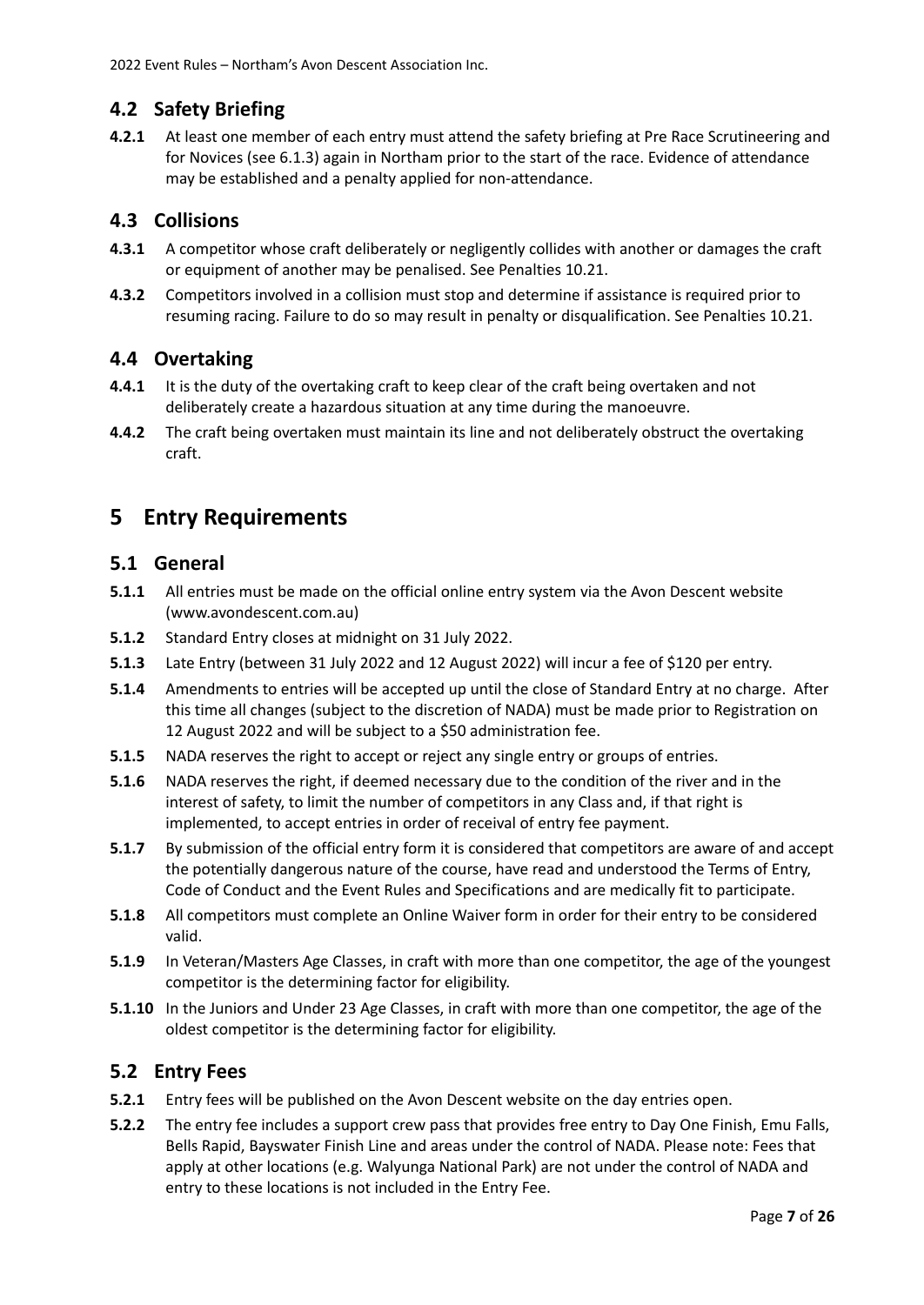- **5.2.3** The entry fee must accompany all entries and is not refundable. Any entry not accompanied by the applicable entry fee by race start is considered invalid.
- **5.2.4** Those with outstanding fines to NADA or their respective affiliated Associations or Clubs will not be permitted to enter the Avon Descent until all outstanding fines have been paid.

## <span id="page-8-0"></span>**6 Competitors**

- **6.1.1** The minimum age of competitors competing in the full race is sixteen years at 31 December in the year of the Avon Descent, excepting circumstances described in Rules 6.3.1 - 6.3.3 inclusive.
- **6.1.2** A competitor under the age of eighteen years at the date of the Avon Descent must have written consent from a parent or legal guardian and explicit consent from NADA to participate.
- **6.1.3** A novice competitor refers to a competitor who has not previously competed in the Avon Descent or an event deemed by NADA to be of a similar or equivalent status and difficulty.
- **6.1.4** There must be at least two competitors in each Power Boat and in each Double Paddle Craft.
- **6.1.5** Competitors must meet the requirements of the Category/Class in which they are entered with respect to competency and fitness.
- **6.1.6** Each individual competitor in a Team or double craft must have evidence of competency as per Rule 6.3.3.

#### <span id="page-8-1"></span>**6.2 Eligibility to Participate – Power Boat**

- **6.2.1** Power Boat competitors must have a current Power Dinghy Racing Club Competition Licence.
- **6.2.2** The minimum age of a powerboat competitor entering both days of the event is 17 years at 31 December in the year of the Avon Descent.
- **6.2.3** The minimum age for an Avon Power Challenge (day one only) competitor is 14 years by the date of the Avon Descent as long as the second boat participant meets the criteria in 6.2.2.
- **6.2.4** Members who have not previously competed in the Avon Descent will be required to:
	- compete in two official Power Dinghy Racing Club events in the current calendar year; or
	- participate in ALL three events below (A, B, and C):

a) Participate in a recognised Power Dinghy Racing Club Training Day (July).

b) Compete in the Official Avon Descent Time Trial Event (two Sundays prior to the Event weekend).

c) Participate in the Official Avon Descent practice weekend on either Saturday afternoon or Sunday morning.

<span id="page-8-2"></span>NOTE. If you compete in one Power Dinghy Racing Club event prior to the Avon Descent, then you will need to complete only two of A, B, or C.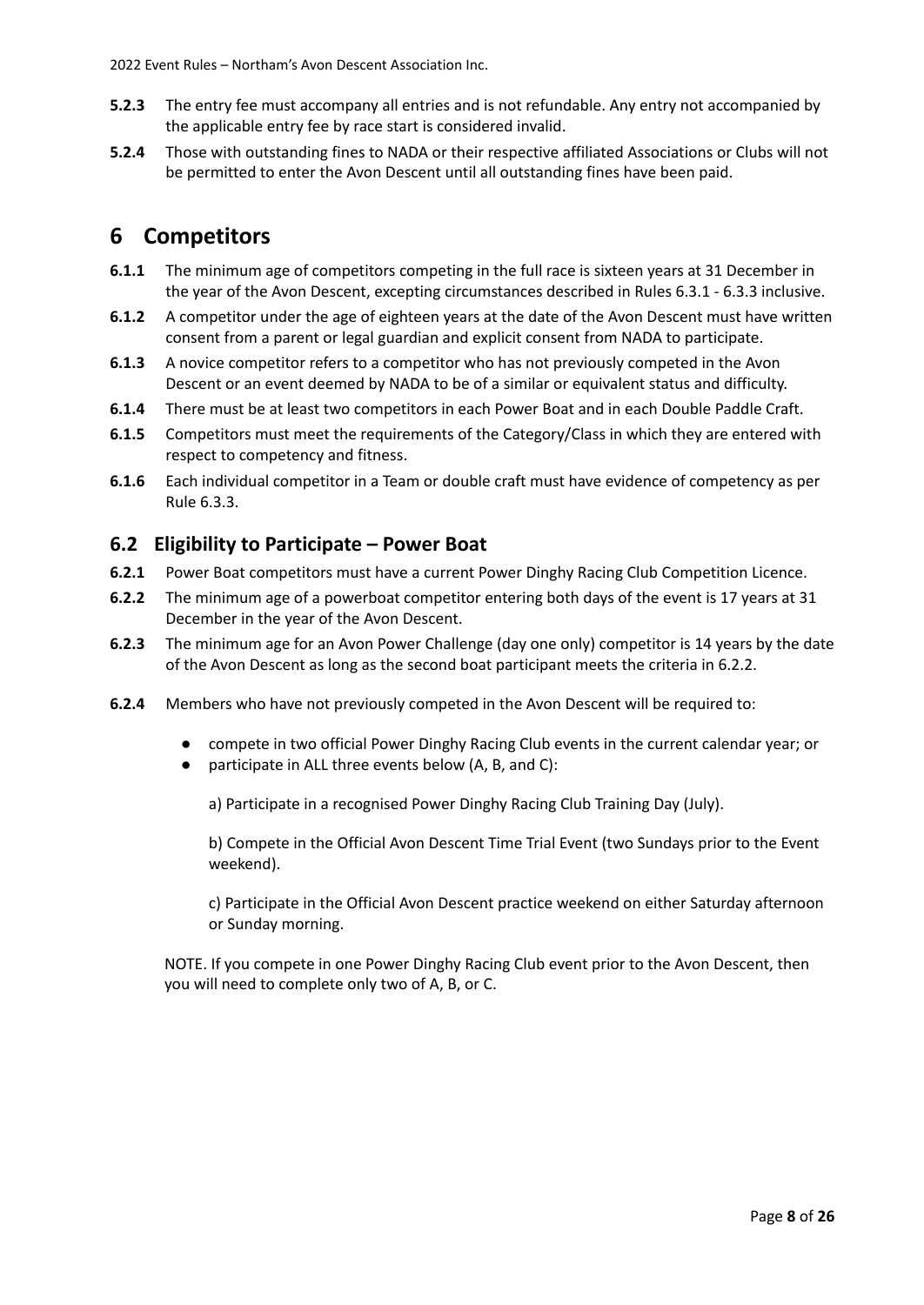#### **6.3 Eligibility to Participate – Paddlers (includes members of Relay Teams)**

- **6.3.1** A Paddler under the age of seventeen years may enter the Avon Descent provided they:
	- *a.* have attained the age of sixteen years at 31 December in the year of the Descent;
	- *b.* are a current member of Paddle Western Australia (Inc.), a member of a Surf Lifesaving Club affiliated with SLSA or are competing ONLY as part of the Avon Schools Challenge;
	- *c.* have their completed entry form endorsed by a director or similar person of their Association, Club or School as applicable, or by an Australian Canoeing Award System qualified instructor or accredited Surf Ski coach as applicable.
	- *d.* A parent or guardian has completed a Waiver on their behalf.
- **6.3.2** Paddle competitors competing in the two day event are required to provide evidence of competency to participate.
- **6.3.3** Competency can be met through any one of the following:
	- *a.* Recent Avon Descent experience completion of both days of the Avon Descent within the previous five years.
	- *b.* An Australian Canoeing Award System course completion.
	- *c.* Alternatively, the competitor may be signed off by a current qualified and suitable instructor who has deemed the competitor competent in all required proficiencies of the Safety Skills Assessment
	- *d.* Completion of the Avon Descent Safety Skills Assessment for participants who cannot provide other evidence (a, b, c) of safety competency. The Avon Descent Safety Skills assessment can be attained through NADA recommended paddle trainers, and is valid for three years.
- **6.3.4** Day One Only competitors will be required to meet safety competency requirements at the discretion of the Sports Manager.

## <span id="page-9-0"></span>**7 Support Crews**

- **7.1.1** Each entry must have a support crew and vehicle with at least one adult person.
- **7.1.2** The support crew vehicle must display the number of the craft it is supporting and the supplied support crew sticker on the **lower front right** corner of the windscreen of the support vehicle.
- **7.1.3** Motorbikes may not be used for support crew vehicles.
- **7.1.4** Each member of the support crew must know these Rules. Competitors may be penalised as per Section 10.21 if their support crew breaches these rules.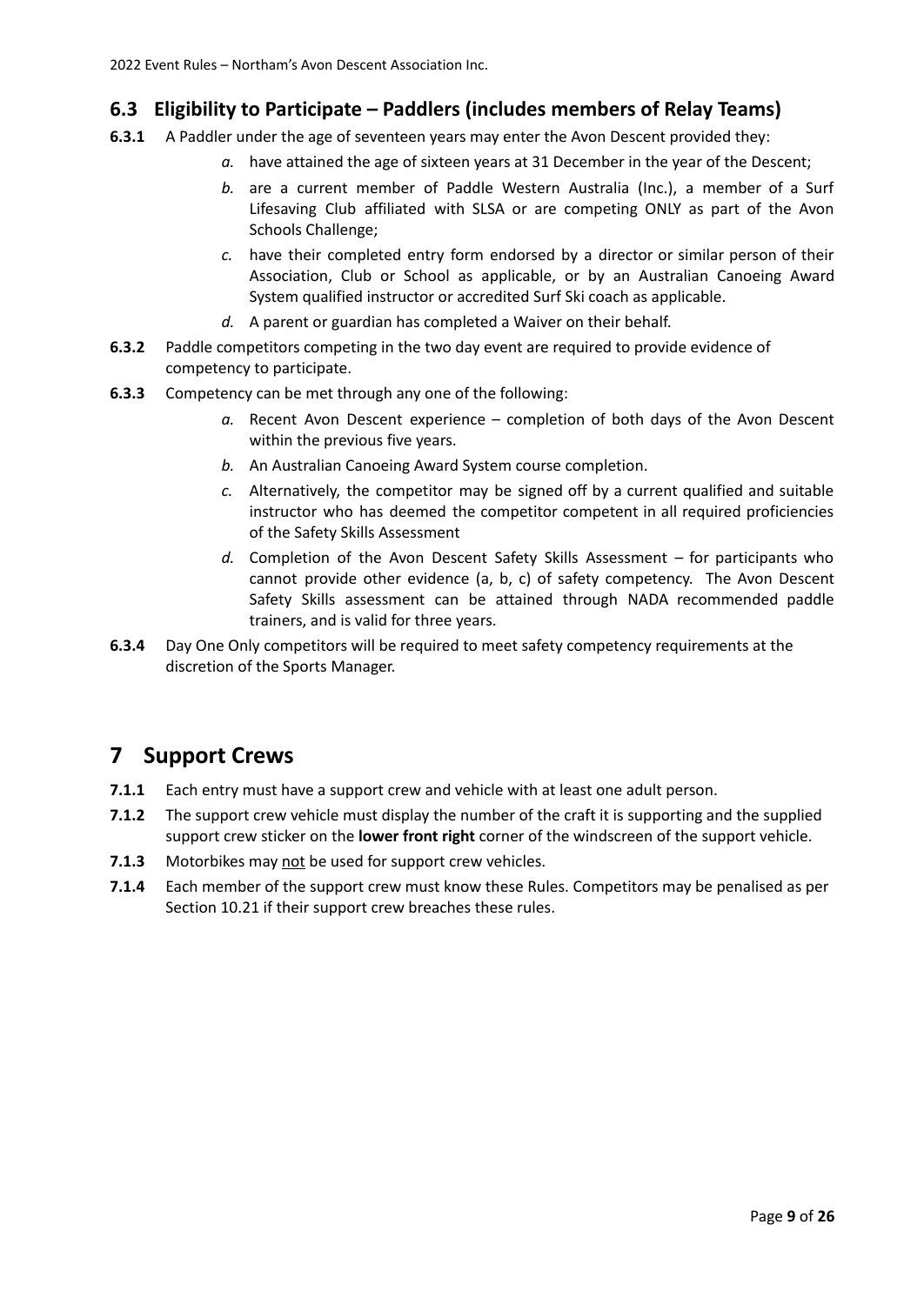| Race ID No.<br>Range | Category                | <b>Class - Craft</b>      |                        | <b>Class - Competitor</b>                                                  |  |
|----------------------|-------------------------|---------------------------|------------------------|----------------------------------------------------------------------------|--|
|                      |                         | 10hp Sports               |                        |                                                                            |  |
|                      |                         | 10hp Standard             |                        |                                                                            |  |
| 000-299              | Power                   | 10hp Super Standard       |                        | Family, Veteran                                                            |  |
|                      |                         | <b>Adventurer Class</b>   |                        |                                                                            |  |
|                      |                         | Single Marathon Kayak     |                        | Male, Female, Junior, U/23, Open,<br>Veteran/Masters, One Day Entry        |  |
|                      |                         | Single Wildwater Kayak    |                        |                                                                            |  |
|                      | Kayak                   | Double Marathon Kayak     |                        | Male, Female, Mixed, Junior, U/23, Open,                                   |  |
|                      |                         |                           | Double Wildwater Kayak | Veteran/Masters, One Day Entry                                             |  |
|                      |                         | Single Marathon Canoe     |                        | Male, Female, Junior, U/23, Open,                                          |  |
|                      |                         | Single Wildwater Canoe    |                        | Veteran/Masters, One Day Entry                                             |  |
|                      | Canoe                   |                           | Double Marathon Canoe  | Male, Female, Mixed, Junior, U/23, Open,                                   |  |
|                      |                         |                           | Double Wildwater Canoe | Veteran/Masters, One Day Entry                                             |  |
| 300 not used.        | Ski                     | Open                      | Single Spec Composite  | Male, Female, Junior, U/23, Open,                                          |  |
|                      |                         | Single Ski                |                        | Veteran/Masters, One Day Entry                                             |  |
| 301 reserved for     |                         | Open                      | Double Spec Composite  | Male, Female, Mixed, Junior, U/23, Open,                                   |  |
| previous year        |                         | Double Ski                |                        | Veteran/Masters, One Day Entry                                             |  |
| winner.              | Recreational<br>Paddle  | Single Recreational       |                        | Male, Female, Junior, U/23, Open,<br>Veteran/Masters, One Day Entry        |  |
|                      |                         | Double Recreational       |                        | Male, Female, Mixed, Junior, U/23, Open,<br>Veteran/Masters, One Day Entry |  |
|                      | Ocean Racer             | Ocean Racer Single        |                        | Male, Female, Junior, U/23, Open,                                          |  |
| Race ID Nos          |                         | Ocean Racer Double        |                        | Veteran/Masters, One Day Entry<br>Male, Female, Mixed, Junior, U/23, Open, |  |
| follow on.           |                         |                           |                        | Veteran/Masters, One Day Entry                                             |  |
| Race ID Nos          | Stand Up<br>Paddleboard |                           | Single 12' 6"          | Male, Female, Junior, U/23, Open,                                          |  |
| issued in order      |                         | Open Single<br><b>SUP</b> |                        | Veteran/Masters, One Day Entry                                             |  |
| of entry             |                         |                           | Single 14'             | Male, Female, Junior, U/23, Open,<br>Veteran/Masters, One Day Entry        |  |
| received.            |                         |                           |                        | Male, Female, Junior, U/23, Open,                                          |  |
|                      | Sundry<br>Paddle Craft  | Single Sundry             |                        | Veteran/Masters, One Day Entry                                             |  |
|                      |                         | Double Sundry             |                        | Male, Female, Mixed, Junior, U/23, Open,                                   |  |
|                      |                         |                           |                        | Veteran/Masters, One Day Entry<br>Male, Female, Mixed, Junior, U/23, Open, |  |
|                      |                         | <b>Triple Sundry</b>      |                        | Veteran/Masters                                                            |  |
|                      | Paddle Relay            | Team of 2                 |                        | Male, Female, Mixed, Junior, U/23, Open,<br>Veteran/Masters                |  |
|                      |                         | Team of 4                 |                        |                                                                            |  |

## <span id="page-10-0"></span>**8 Categories and Classes**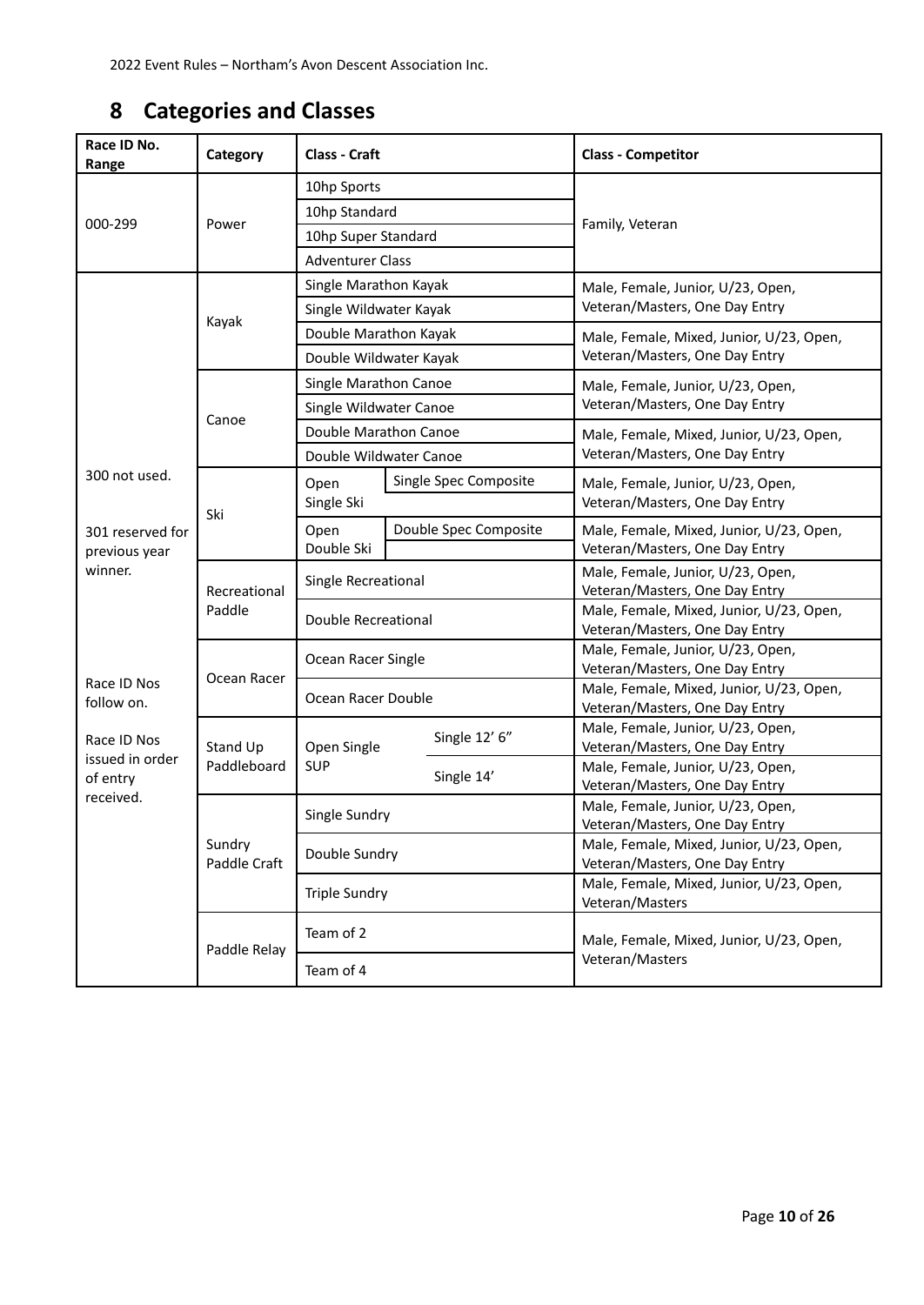#### <span id="page-11-0"></span>**8.1 Age Classes**

- **8.1.1** Open Age Class: the Open category is defined as having no age, gender, or craft class difference, or an age restriction difference within gender. For example, the winner of the Open Single Canoe/Kayak class is the single competitor who does the fastest time regardless of their age, gender or class of craft (i.e. can be wildwater or marathon). The winner of the Open Women's Single Canoe/Kayak class is the single female competitor who does the fastest time regardless of their age.
- **8.1.2** Junior Age Class: a junior competitor must have attained the age of 16 years on or before 31 December in the year of the Avon Descent and must be less than 18 years of age at that date.
- **8.1.3** Under 23 Age Class: an Under 23 competitor must have attained the age of 18 years on or before 31 December in the year of the Avon Descent and must be less than 23 years of age at that date.
- **8.1.4** Masters/Veteran Age Classes: a Masters competitor can compete in the Masters competitor age class in the year he or she reaches the lower limit of the applicable age class. For example, those in the 35+ age class may be as young as 34 on the day of competition as long as they are 35 years old by 31st December in the year of the Avon Descent
- **8.1.5** The Masters Age Class commences from age 35-39, increasing in 5 year increments, for example, 35-39, 40-44, 45-49, 50-54, 55-59, 60-64, 65-69, 70-74.
- **8.1.6** Doubles and Mixed Gender Entries: where two or more competitors are competing in a single craft, they are classified as a mixed gender entry.
- **8.1.7** In the instance of two or more competitors in a single craft, the age of the youngest competitor will determine the Masters/Veteran age class in which the crew can compete, or in the case of the Juniors and Under 23, the age of the oldest competitor will determine eligibility. Both competitors must meet the age criteria.
- **8.1.8** A minimum of three competitors must start in an Age Class for it to be recognised in final competition results.
- **8.1.9** If the number of competitors in a given age class is less than the minimum required to constitute the Age Class then the next class in the hierarchy will be added to the Age Class. For example, if there are only two competitors in the 35-39 Age Class and three competitors in the 40-44 Age Class then for results purposes the three competitors in the 40-44 Age Class are added to the 35-39 Age Class to constitute that Class. The 40-44 Age Class remains unchanged as it meets the minimum requirement of three competitors.

#### <span id="page-11-1"></span>**8.2 Relay Team Category**

- **8.2.1** Competitors in the Paddle Relay Category complete the Avon Descent relay style as part of a team.
- **8.2.2** Paddle Relay Teams consist of a minimum of two and a maximum of four individual competitors.
- **8.2.3** Each competitor of a Team may use a separate craft.
- **8.2.4** A competitor may not use more than one craft.
- **8.2.5** Only one craft from each Team entry may be on the water at any given time.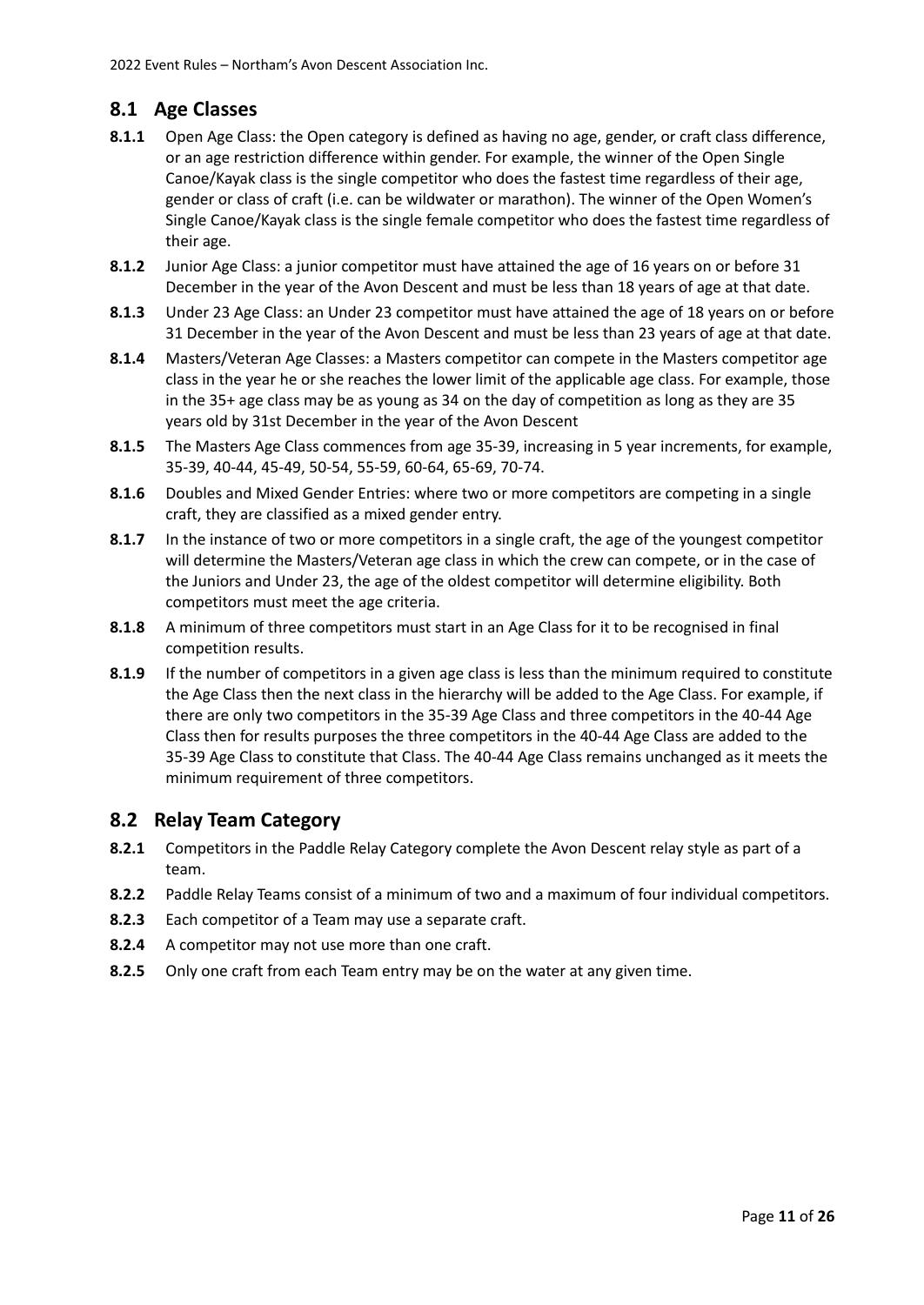## <span id="page-12-0"></span>**9 Pre Event Procedures**

#### <span id="page-12-1"></span>**9.1 Scrutineering of Craft and Equipment**

- **9.1.1** Pre-Race Scrutineering of paddlecraft will be held on 29 July 2022.
- **9.1.2** Craft and equipment will be checked for compliance with the Specifications.
- **9.1.3** Pre-Race Scrutineering is compulsory for all entries but see Rule 9.1.9 below.
- **9.1.4** The Scrutineer is a 'judge of fact' and a protest may not be made against their decision.
- **9.1.5** Personal Flotation Devices (PFDs) may be tested for buoyancy and construction. An Avon Descent 'pass tag' will be attached. Paddle Competitors only.
- **9.1.6** Department of Transport (DoT), Marine Safety staff will check for compliance with DoT regulations.
- **9.1.7** Craft that fail Pre Race Scrutineering must be re-scrutineered prior to the start of the Avon Descent. See Rule 9.2.
- **9.1.8** Competitors may be required to submit their craft for scrutineering during the Avon Descent, if deemed necessary, and if this occurs during 'race time' their elapsed time will be adjusted to reflect their time 'off the water'.
- **9.1.9** Interstate/overseas and entrants living more than 200 kilometres from the Perth GPO are exempt from Rule 9.1 above. For Power Boat entrants arrangements must be made with the PDRC Scrutineer <http://www.dinghyracing.com.au/contact-page-1/>

For Paddle Craft entrants arrangements must be made with Avon Descent Sporting department.

**9.1.10** Those who fail to attend Pre-race Scrutineering on 29 July 2022, and do not have a valid reason for doing so will be subject to a \$100 administrative fee.

#### <span id="page-12-2"></span>**9.2 Re-Scrutineering**

- **9.2.1** Competitors whose equipment fails Pre Race Scrutineering have the opportunity to rectify the issue up to 8:00 p.m. on Friday 12 August 2022 at Registration in Northam.
- **9.2.2** Competitors who fail Pre Race Scrutineering cannot place craft in the Start Marshalling Area at Northam until this re-scrutineering is complete.
- **9.2.3** The original scrutineering checklist must be produced to the Scrutineer.
- **9.2.4** Failure to provide the original scrutineering checklist will require a complete re-scrutineering of PFDs and helmets at additional competitor expense.

#### <span id="page-12-3"></span>**9.3 Sponsors' Advertising**

- **9.3.1** Major sponsors' stickers (as supplied) are to be placed on the bow as close to the front of the craft as possible. Small stickers are to be placed on the front of each helmet and of the blade of each paddle.
- **9.3.2** Stickers from previous Avon Descents must be removed prior to the commencement of each year's event.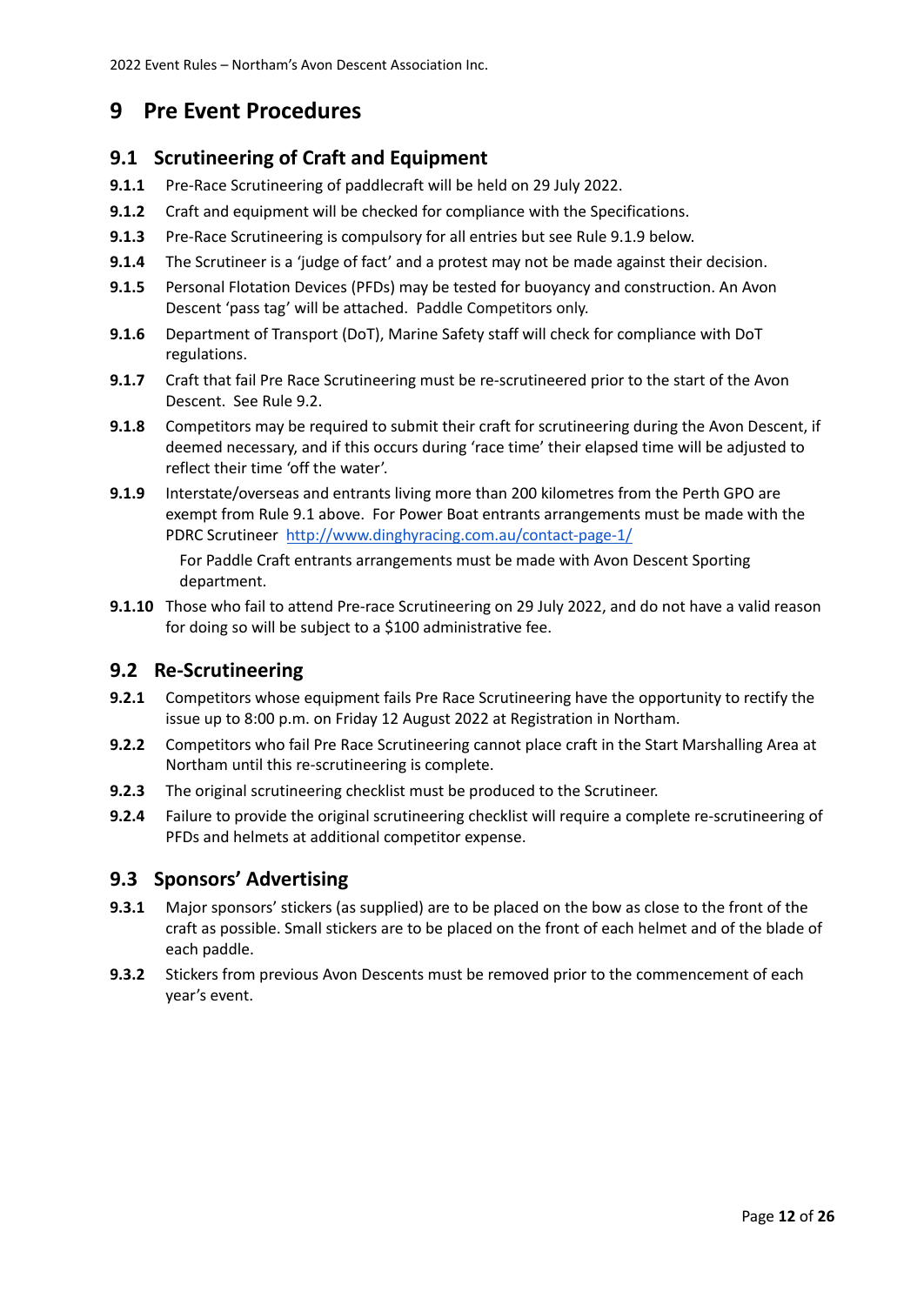#### <span id="page-13-0"></span>**9.4 Rivals**

- **9.4.1** It is important to recognise and show support to the official Sponsors of the Avon Descent. It is requested that support not be given to rivals of official Sponsors.
- **9.4.2** Competitors and support crew are also requested to observe non-promotion of all other businesses that may reasonably conflict with the Sponsors and supporters recognised in NADA publications and those that may be subsequently contracted to the Avon Descent.
- **9.4.3** Logos or promotional material of companies deemed by NADA as rivals may not be displayed in any area under the control of NADA without the express written permission of NADA. This includes stickers, hats, T shirts, jackets, paddles. Areas include the entire course, Northam Start Line, the Bayswater Finish Line including the stage and beach landing areas.
- **9.4.4** Contravention of this ruling may be grounds for disqualification of the offending competitor.
- **9.4.5** Applications in writing for a waiver of Rule 9.4.3 can be made to NADA prior to close of entry date. Waiver approval must be produced by competitors at scrutineering. NADA recognises the need for support sponsorship and requests will be treated fairly.
- **9.4.6** Please recognise and support the Sponsors of the Avon Descent and those who have shown their generosity and support for the event.

#### <span id="page-13-1"></span>**9.5 Practice Days**

#### <span id="page-13-2"></span>**9.6 Power Craft**

- **9.6.1** Participation in the Practice Days is the responsibility of the entrant and is undertaken at their own risk.
- **9.6.2** Practice Day is Sunday 7 August, between 9am and 5:30 p.m.
- **9.6.3** Power Boat entrants may practise from the pool above Northam Weir to Posselts Ford only, and from below Bells Rapid to Middle Swan Bridge – no further downriver.
- **9.6.4** Power Boats must not go upstream of Peel Terrace Bridge during Practice Days.
- **9.6.5** Participants must avoid travel in the upstream direction during practice. Upstream travel under Katrine Bridge is not permitted.

#### <span id="page-13-3"></span>**9.7 Paddle Craft**

**9.7.1** Paddle Craft entrants paddling in the practice areas outlined in Rule 9.6.4 during allocated Power Boat times are subject to penalty at the discretion of the Race Director.

#### <span id="page-13-4"></span>**9.8 Illegal Practise/Access**

- **9.8.1** Entrants practising in the areas described in Rule 9.5 outside the timeframe allocated to their Category may be penalised. See Penalties 10.21.
- **9.8.2** Entrants found practising on any other day in areas with speed restrictions or restricted access (as defined) and/or reported to NADA by authorised Government Officers may also face a penalty. See Penalties 10.21.
- **9.8.3** For the purpose of Rules 9.8.1 and 9.8.2, any craft on the water is deemed to be practising.
- **9.8.4** Support crews/entrants may not use the access road through the Avon Valley between Cobbler Pool and Bells Rapid on Practice Days.
- **9.8.5** All Power Boat participants practising must be entered in the Avon Descent and wear full race attire as per PDRC Competition Rules and Specifications. Non-compliance will result in a penalty under these Rules.
- **9.8.6** A Power Boat used for practice does not have to be entered in the Avon Descent but must be in a condition that would pass scrutineering as per PDRC Competition Rules and Specifications.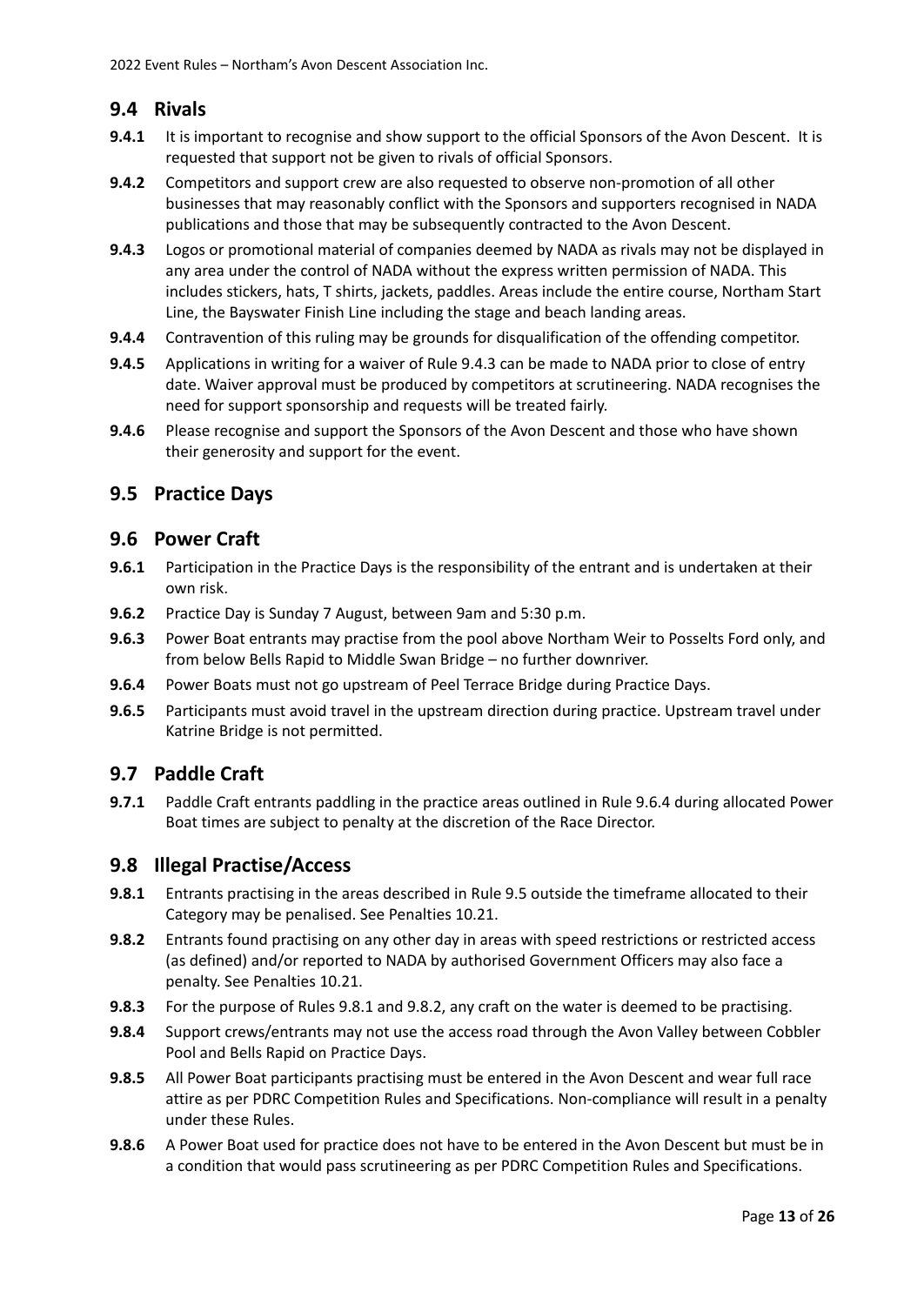#### <span id="page-14-0"></span>**9.9 Registration**

- **9.9.1** At least one member of each entry must attend Registrations on Friday 12 August 2022 at Northam.
- **9.9.2** Competitors may not start until they are registered (Note: Competitors cannot be registered on Saturday 13 August 2022.)
- **9.9.3** Registration and the Start Marshalling Area will be open between 12:00 p.m. and 8:00 p.m. on Friday 12 August 2022.
- **9.9.4** Competitors must confirm their start grid number at Registration. Grids will also be available online by Friday 12 August 2022.

#### <span id="page-14-1"></span>**9.10 Start Marshalling Area**

- **9.10.1** Once registered, competitors must move their craft to the Start Marshalling Area.
- **9.10.2** Craft not in the Start Marshalling Area by 10:00 p.m. on Friday 12 August 2022 will not be permitted to start.

## <span id="page-14-2"></span>**10 Conduct of the Race**

#### <span id="page-14-3"></span>**10.1 Competitors**

- **10.1.1** Non-registered competitors may not be substituted for a registered competitor during the Avon Descent.
- **10.1.2** Competitors must not act in a manner detrimental to the performance of another competitor (for example ramming of craft) or the environment (for example deliberate removal of branches).
- **10.1.3** Competitors must not damage, remove or modify any material or equipment provided by NADA for the duration of the Avon Descent (for example removing signs and/or star pickets).
- **10.1.4** Competitors must wear an approved PFD and helmet at all times when on the water, both during Practice Days and in the Avon Descent.
- **10.1.5** NADA reserves the right to test any competitor for competency (including blood alcohol testing by breathalyser). At the request of an authorised race official, competitors must submit to such a test when requested. A competitor who refuses to submit to such a test will face a penalty. See Penalties 10.21.
- **10.1.6** Competitors' blood alcohol level must be 0.00% during the period from 30 minutes prior to the start of competition until completion or withdrawal on each day.

#### <span id="page-14-4"></span>**10.2 Power Craft Competitors**

**10.2.1** At all times competitors are on the water they must properly wear their outboard motor kill switch lanyard, PFD, helmet and safety footwear. The outboard motor kill switch lanyard is to be worn on the driver's wrist and attached to the motor stop switch at all times while the motor is running (except while operating the outboard motor in the Pit Area).

#### <span id="page-14-5"></span>**10.3 Team Competitors**

- **10.3.1** Team competitors are required to change only at the designated changeover points.
- **10.3.2** Each competitor in the Team may use a separate craft.
- **10.3.3** Where timing gates are installed, all team Paddle Craft must pass through all timing gates. Changeovers must take place after having passed through the timing gate
- **10.3.4** If provided, Team competitors must wear the arm bands at all times while on the water.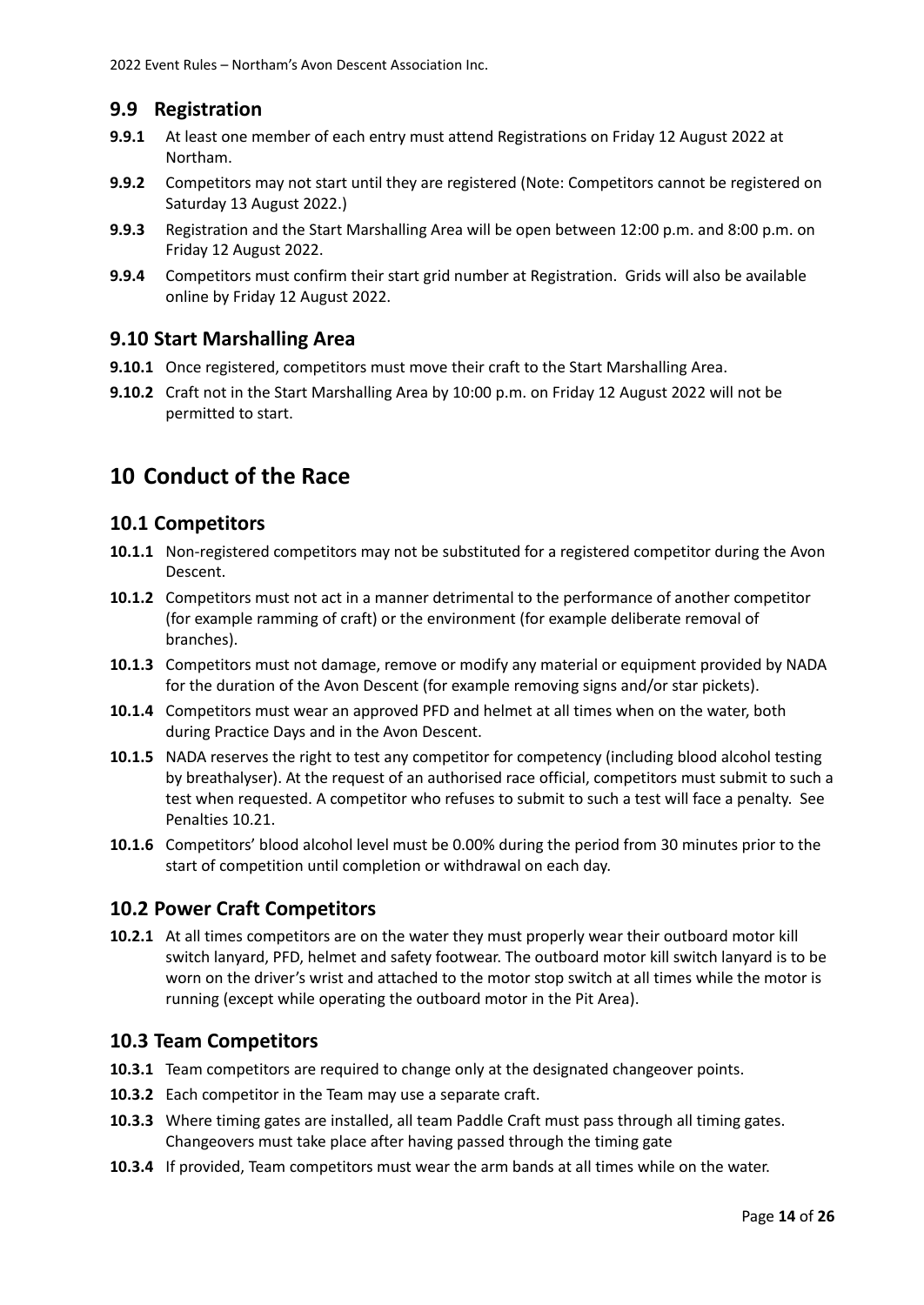#### <span id="page-15-0"></span>**10.4 Support Crews**

- **10.4.1** Support crews must not use orange, red or pink flag material showing their Team Race Identification Number to wave down their craft. A black or white board may be used.
- **10.4.2** Support crew entering the water must wear a personal floatation device (PFD).
- **10.4.3** Only support crew issued with a Valley Pass will be permitted access to the Valley Road.
- **10.4.4** Only Team support crews issued with a Valley Pass may have vehicle access to Bells Rapids.

#### <span id="page-15-1"></span>**10.5 Start Procedure**

- **10.5.1** The Day One Start is at Northam. The Day Two Start is at Cobbler Pool Campsite, West Toodyay.
- **10.5.2** The start signal will be both visual and audible.
- **10.5.3** Any craft observed by the Starter to cross the start line prior to their designated start time will be penalised 5 minutes plus the infringement period applied by the Starter.
- **10.5.4** A competitor who has failed to start in their correct grid may start at any time thereafter but will be recorded as having started in their nominated start grid.
- **10.5.5** For safety reasons, the Starter will close the Start five minutes after the last grid. No craft may start after this time.
- **10.5.6** No craft is permitted upstream of the suspension bridge at the Northam Start Line at any time. Any offending competitor(s) may be disqualified.
- **10.5.7** The Race Director reserves the right to delay the start for whatever reason, without notice.
- **10.5.8** As a guide, the minimum visibility to allow a race start will be 100 metres on all parts of the river.

#### <span id="page-15-2"></span>**10.6 Order of Start**

- **10.6.1 The Day One** order of start is:
	- a. Power Boats start at 8:00 a.m.
	- b. Paddle Craft start at 8:30 a.m.
- **10.6.2** The **Day Two** order of start is:
	- a. Paddle Craft, including Sundry Paddle Craft, in fastest first order regardless of Category start at 7:00 a.m.
	- b. Power Boats start at 12:00 p.m.

(Subject to change by the Race Control Team)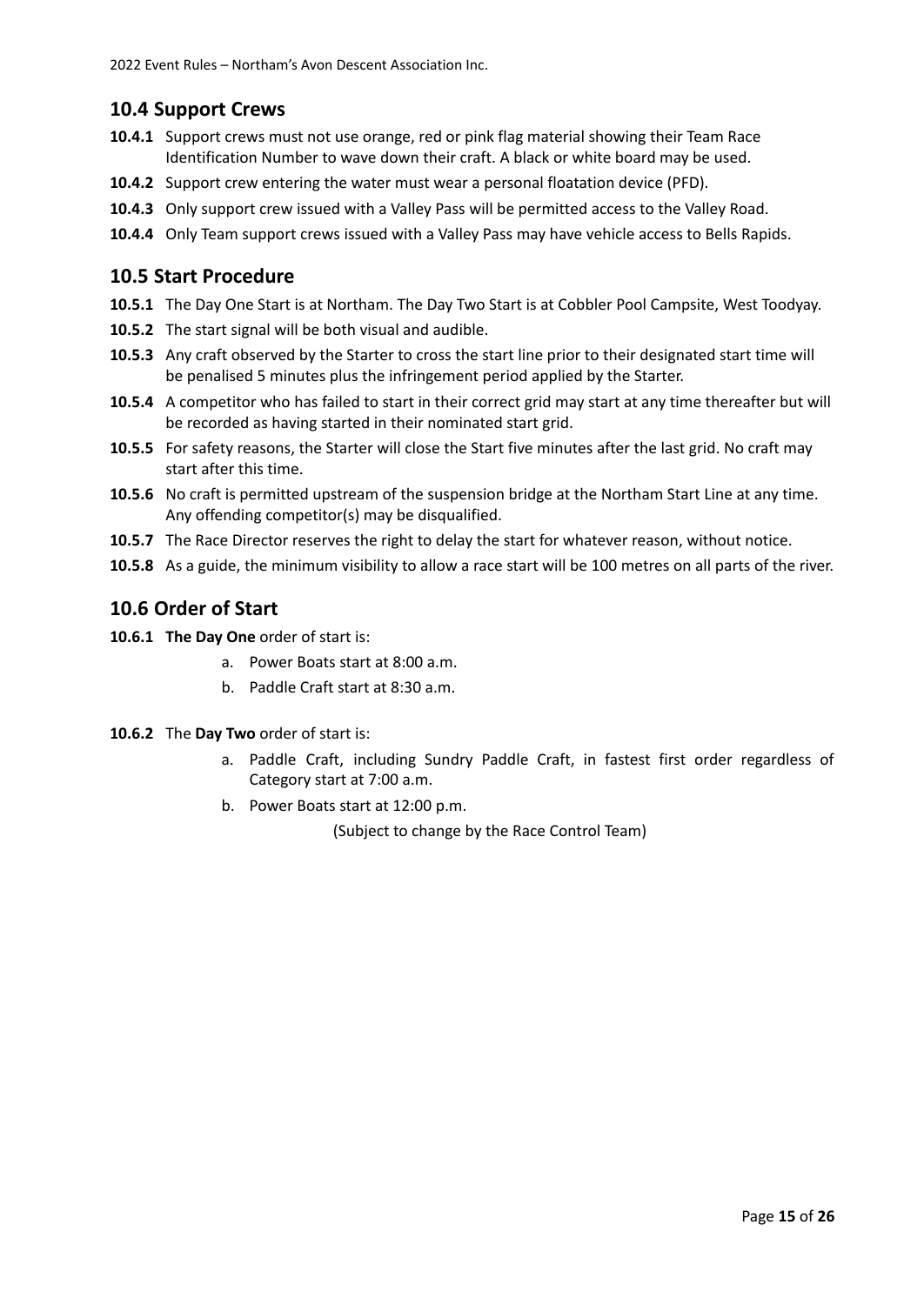#### <span id="page-16-0"></span>**10.7 Power Boat Start Procedure**

#### **10.7.1** Day One

- a. The Day One start grids will be determined by the results of a Time Trial conducted on Saturday 6 August 2022 (subject to change) - fastest first (regardless of Class).
- b. Power Boats will be permitted on the water 15 minutes prior to the Start.
- c. Two Power Boats in each start grid.
- d. One grid will start every 30 seconds.

#### **10.7.2** Day Two

- a. Power Boats start from the bank and are not permitted on the water prior to the Start.
- b. Power Boats will start in accordance with the lowest elapsed time recorded on Day One irrespective of Class, fastest first.
- c. One Power Boat in each start grid.
- d. One grid will start every 30 seconds.
- e. Day Two start grids will be posted by approximately 5:00 p.m. on Saturday at the RaceHub.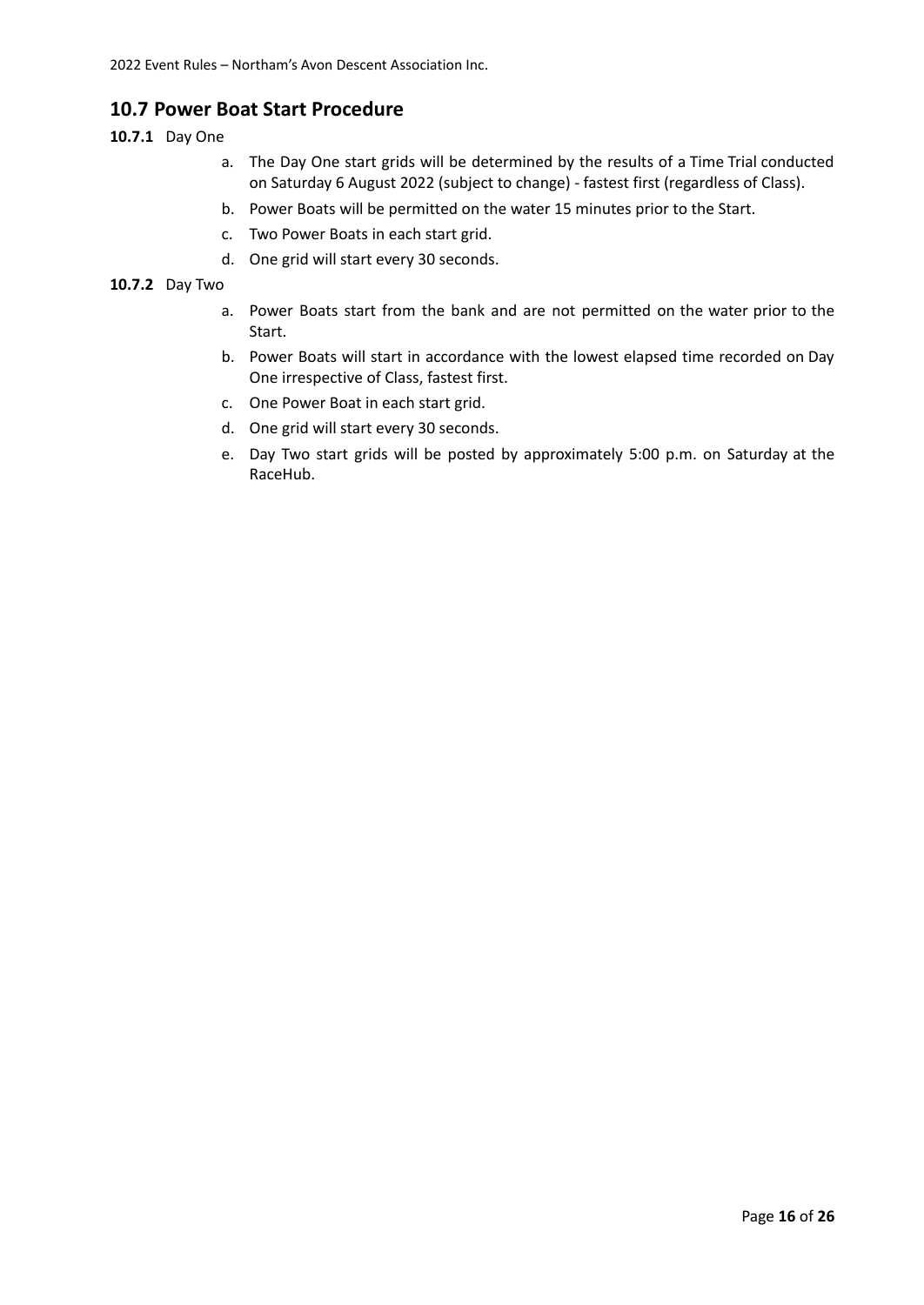| GRID<br>(60 sec) | <b>COMPETITORS</b>                              | QTY         | <b>NOTES</b>                                                                                                                          |
|------------------|-------------------------------------------------|-------------|---------------------------------------------------------------------------------------------------------------------------------------|
| $\mathbf{1}$     | Promotional Grid 1                              | $10 - 16$   | (If applicable) At the request of NADA Board.                                                                                         |
| $\overline{2}$   | <b>Empty Grid</b>                               | $\mathbf 0$ |                                                                                                                                       |
| 3                | <b>Promotional Grid 2</b>                       | 12          | (If applicable) At the request of NADA Board.                                                                                         |
| 4                | <b>Empty Grid</b>                               | $\mathbf 0$ |                                                                                                                                       |
| 5                | <b>Empty Grid</b>                               | $\mathbf 0$ |                                                                                                                                       |
| 6                | Single Kayaks and Skis                          | $8 - 12$    |                                                                                                                                       |
| $\overline{7}$   | Single Kayaks and Skis                          | $8 - 12$    |                                                                                                                                       |
| 8                | Double Kayaks and Skis                          | $8 - 12$    | Order of placement within each Class listed to be<br>determined by a Qualifying race                                                  |
| 9                | Single Recreational                             | $8 - 12$    |                                                                                                                                       |
| 10               | Double Recreational/<br>Interstate Reserve Grid | $8 - 12$    | Remaining places in Grid 10 used for top 'out of State'<br>competitors at discretion of Sport Department. Empty grid<br>if applicable |
| 11               | Team of 2                                       | $8 - 12$    |                                                                                                                                       |
| 12               | Team of 2                                       | $8 - 12$    | Order of placement within each Class listed to be                                                                                     |
| 13               | Team of 4                                       | $8 - 12$    | determined by Qualifying race                                                                                                         |
|                  | FINISH OF SUPER GRIDS                           |             |                                                                                                                                       |
| 14               | Non-sundry paddle craft                         | 8           | Grid Allocation by Receival of Entry - can be re-allocated<br>by Sport Department                                                     |
| 15               | All Female Grid                                 | $8 - 12$    | Can be any type of craft. Not compulsory for any female to<br>be in these Grids.                                                      |
| 16               | All Female Grid 2                               | $8 - 12$    | This Grid will be empty if there are insufficient numbers to<br>constitute it.                                                        |
| $17$ on          | Remaining paddle craft<br>(non-sundry)          | 8           | Grid Allocation by Receival of Entry - can be re-allocated<br>by Sport Department                                                     |
| 55               | Last paddle craft (non-sundry)<br>Grid          | ?           |                                                                                                                                       |
| 5.               | <b>Empty Grid</b>                               | $\mathbf 0$ |                                                                                                                                       |
| ?                | <b>Empty Grid</b>                               | $\mathbf 0$ |                                                                                                                                       |
| ?                | <b>Empty Grid</b>                               | $\mathbf 0$ |                                                                                                                                       |
| ?                | <b>Empty Grid</b>                               | $\pmb{0}$   |                                                                                                                                       |
| ?                | <b>Empty Grid</b>                               | 0           |                                                                                                                                       |
| $\overline{?}$   | <b>Sundry Paddle Craft</b>                      | $8 - 12$    | Grid Allocation by Receival of Entry.                                                                                                 |

## <span id="page-17-0"></span>**10.8 Paddle Craft Start Procedure**

**10.8.1** Grids may be re-allocated at the discretion of NADA.

**10.8.2** The Rules, Start Location and Finish Location for the Qualifying Race will be published on the Avon Descent website.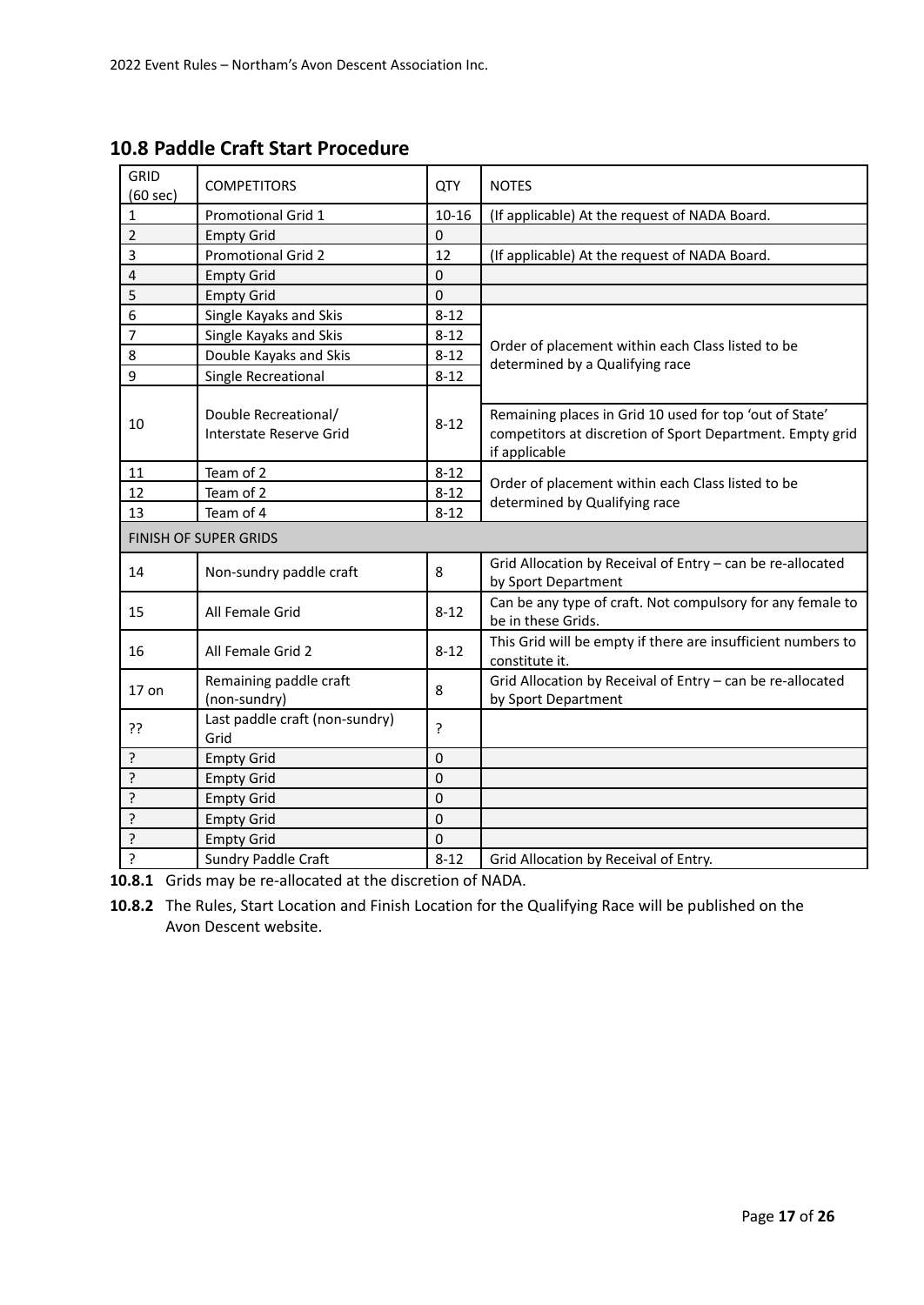#### **10.8.3** Day One

- a. a. The start grid positions for Day One will be posted at Registration.
- b. Some grids may contain multiple Categories/Classes of craft.
- c. Paddle Craft enter the water into the Pre Start Area immediately after the first Power Boat grid starts.
- d. Competitors will be 'rafted' into their correct start grids by Marshals and move towards the Start Line in start grid formation.
- e. Eight to 12 Paddle Craft in each start grid.
- f. One grid every 60 seconds.

#### **10.8.4** Day Two

- a. Day Two start times and grid positions will be posted on the Avon Descent website after the conclusion of racing on Saturday.
- b. On Day Two, Paddle Craft start fastest craft first irrespective of Category/Class.
- c. Paddle Craft may enter the water above the Start Line 15 minutes before the start time.
- d. Four Paddle Craft in each Start Grid.
- e. One grid will start every 60 seconds.

#### <span id="page-18-0"></span>**10.9 Timing**

- **10.9.1** A craft's elapsed time commences at its nominated start time (regardless of when it crossed the Start Line) and ceases when the bow of the craft crosses the Finish Line.
- **10.9.2** All Paddle Craft must pass through timing gates at the finish of each day to receive a recorded time.
- **10.9.3** If a Power Boat entrant wishes to carry out any work on their outboard motor in the Cobbler Pool Campsite Pit Area, after they have completed the Day One course, they must inform the Scrutineer. The Scrutineer will nominate a time for the work to be performed and the time taken to do so will be added to the competitor's race time. All such work must be completed by 6:00 p.m. on Day One of the event. No such work will be permitted on the morning of Day Two of the event.
- **10.9.4** All Power Boats must go through the chicane (marked by buoys) at Garvey Park. Non adherence to this rule will incur a 10 minute time penalty.

#### <span id="page-18-1"></span>**10.10 Time Claims**

- **10.10.1** Claims for time lost in assisting other competitors will only be considered if the other competitors were in danger (this does not include mechanical breakdown, fuel shortage, lost support crew, or similar). Claims of this nature must be verified by the competitors assisted. A decision on whether or not to accept a time claim will be made by the Race Director and the relevant Division Deputy Race Director. Their decision is final and not subject to Protest.
- **10.10.2** Claims will be accepted only until 6:00 p.m. on Day One and within 30 minutes of the claimant's finishing on Day Two.

#### <span id="page-18-2"></span>**10.11 Environmental Management**

- **10.11.1** Participants in the Avon Descent must not deliberately or carelessly commit any act that will adversely affect the environment. Competitor or support crew must not deliberately damage flora or fauna, including felling of dead trees and the deliberate removal of branches from trees in or around the Cobbler Pool Campsite.
- **10.11.2** Competitors or support crews littering will be subject to penalty. See Penalties 10.21.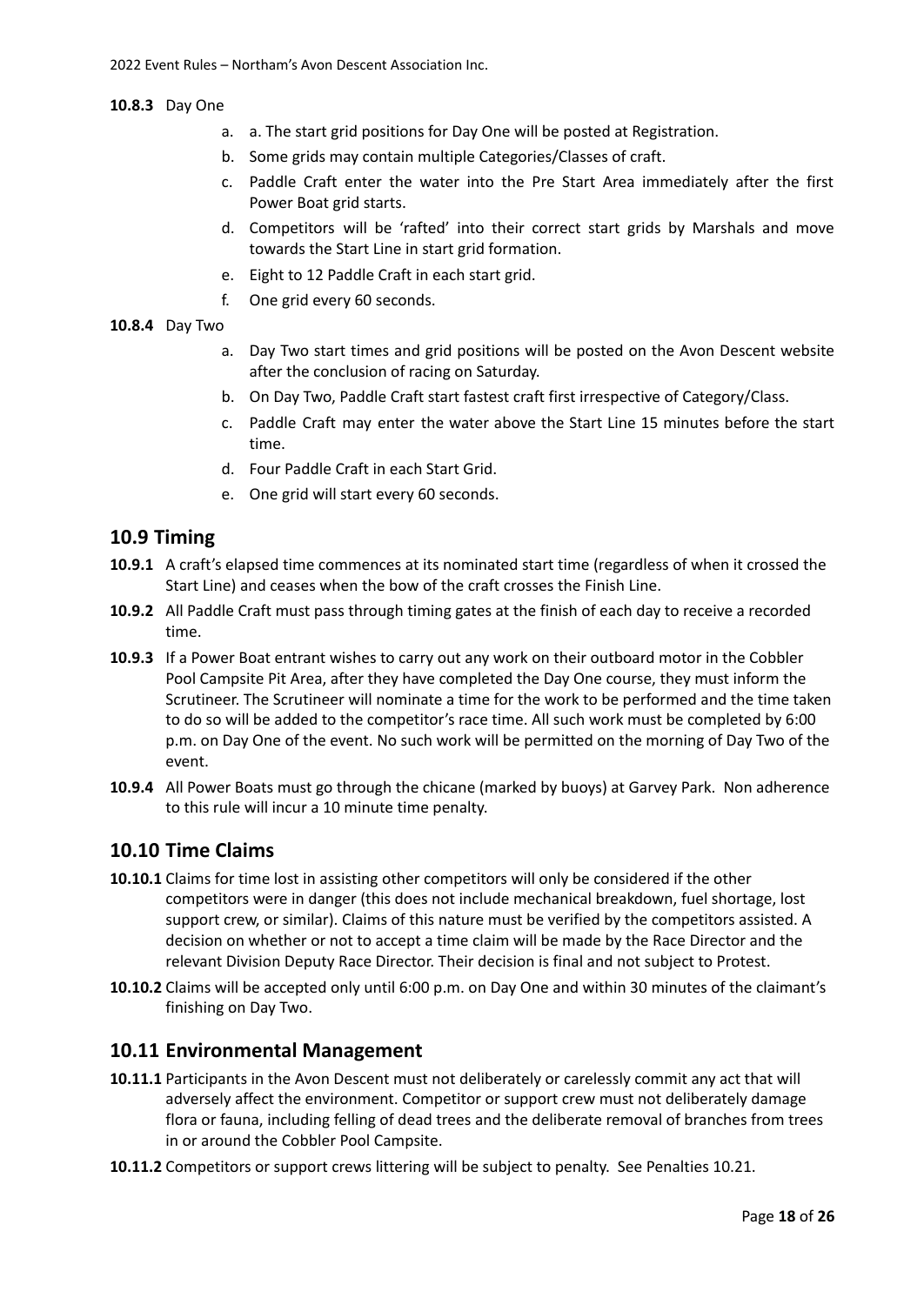- **10.11.3** Competitors and support crews are responsible for the cleanliness of their camping area at Cobbler Pool Campsite.
- **10.11.4** Competitors and support crews must ensure that no litter is left at official refuelling points.
- **10.11.5** The disposal of litter in navigable waters must be in compliance with Navigable Waters Regulation 8.
- **10.11.6** Competitors and support crews must respect the rights of property owners prior to, during and after the Avon Descent.
- **10.11.7** Competitors must follow the directions of officials with respect to courses to be taken to avoid disturbing native fauna.
- **10.11.8** NADA officials have the right to immediately evict any intoxicated competitor, support crew or spectator from the event. NADA will not be held liable for any costs associated with the eviction of any person.

#### <span id="page-19-0"></span>**10.12 Refuelling**

- **10.12.1** Fuelling of craft may take place only at the Northam Start Line and Day One Pit Area at Cobbler Pool.
- **10.12.2** Refuelling of Power Craft is **NOT** permitted during race time or on any part of the actual race course.
- **10.12.3** Water-contaminated outboard fuel must be carefully and safely transferred to a waste fuel drum located inside the Pit Area.

#### <span id="page-19-1"></span>**10.13 Portaging and Illegal Assistance**

- **10.13.1** Portage of craft is permitted by competitors only. No external assistance other than rescue is permitted. This does not apply to anyone officially entered as a disabled competitor.
- **10.13.2** Craft must not deviate more than 30 metres from the river proper.
- **10.13.3** No device to assist in portage is to be used unless it is carried in the craft throughout the Avon Descent.
- **10.13.4** A competitor may not be accompanied along the course or assisted in any way by other craft not entered in the Avon Descent.
- **10.13.5** A competitor may receive assistance from support crews on the river bank. Such assistance is limited to first aid services, provision of food, drink and clothes, replacement of faulty equipment, and help with repairs and may not cause their craft to be taken nearer the finish.
- **10.13.6** Assistance provided by members of the ADSU in improving the safety of a competitor or the Avon Descent will not be deemed to be progressing the competitor.
- **10.13.7** In the event of capsize, a competitor may receive assistance with emptying the craft but may not be progressed in any way.
- **10.13.8** Competitors are encouraged to assist other competitors in an emergency situation. Competitors may assist other competitors at any time but may only claim for time lost in providing assistance in an emergency situation (see also Time Claims).

#### <span id="page-19-2"></span>**10.14 Practice (During Event)**

- **10.14.1** Competitors may not practise at Cobbler Pool at the end of Day One.
- **10.14.2** Competitors are not permitted to travel more than 50 metres past the finish line on Day One.

#### <span id="page-19-3"></span>**10.15 Speed Limits**

**10.15.1** All speed limits are lifted for competitors on the Swan/Avon Rivers for the duration of the Avon Descent.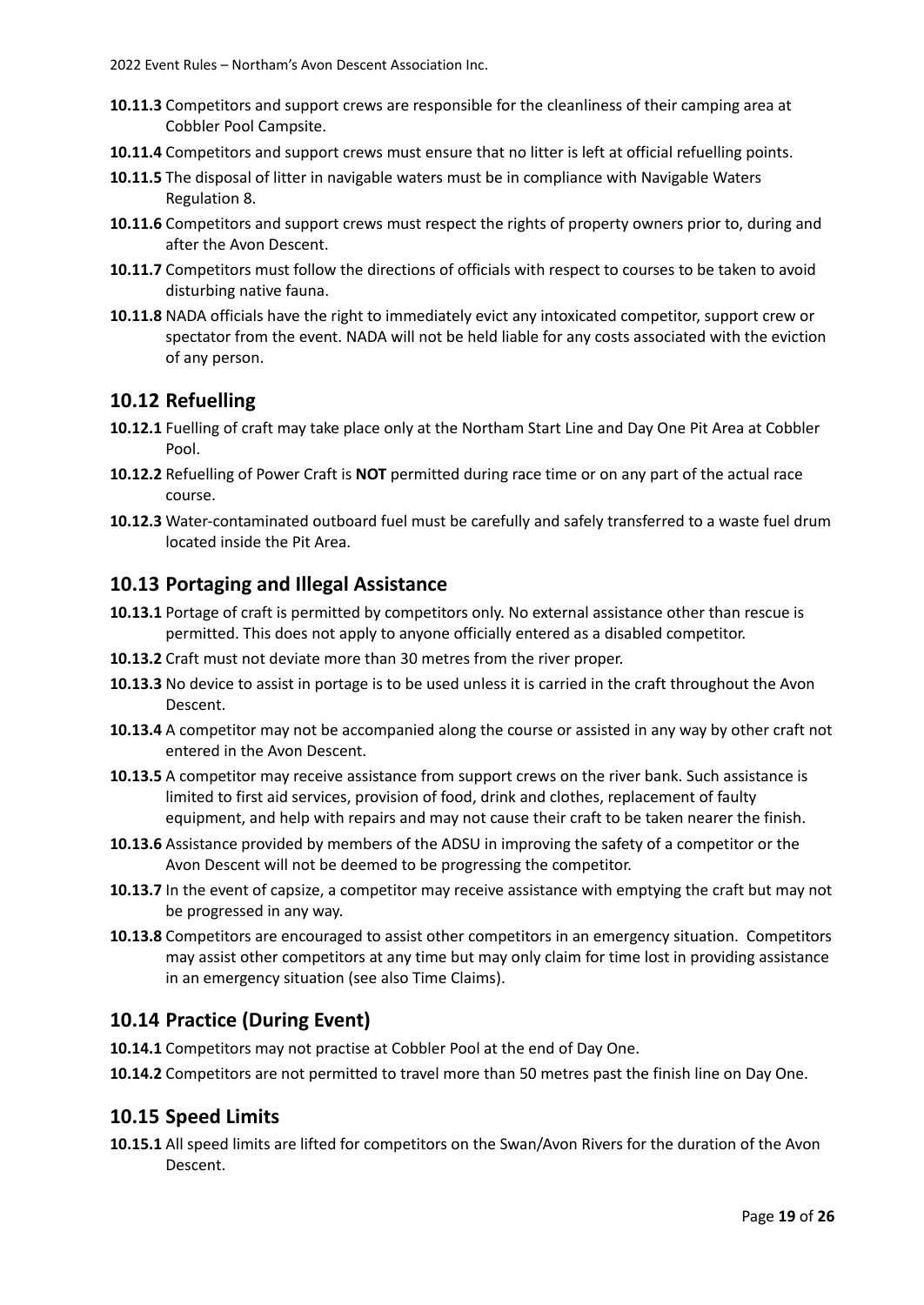2022 Event Rules – Northam's Avon Descent Association Inc.

#### <span id="page-20-0"></span>**10.16 Flags**

- **10.16.1** The following Official Flags are used in the Avon Descent and their meanings must be complied with:
	- a. **Orange Flag:** with White Diagonal Stripe: Caution to be used in this area, obstruction ahead.
	- b. **Red Flag:** Stop. Do not proceed past this point.
	- c. **Black Flag:** Disqualification. Leave the water immediately.
- **10.16.2** Support crews must not use orange, red or pink flag material showing their Team Race Identification Number to wave down their craft. A black or white board may be used.

#### <span id="page-20-1"></span>**10.17 Checkpoints**

- **10.17.1** Checkpoints will be identified by a large checkered sign with "Checkpoint" displayed.
- **10.17.2** Checkpoints will be attended by an all-volunteer Checkpoint Team from the Ascot Kayak Club and a Radio Operator from the communications team.
- **10.17.3** Competitors passing Checkpoints should call out their Race Identification Number to ensure they are accurately recorded. Responsibility rests with competitors.
- **10.17.4** Competitors must follow the directions of Checkpoint Officials. Competitors who disobey or ignore the directions of Checkpoint Officials may be penalised. See Penalties 10.21.

#### <span id="page-20-2"></span>**10.18 Pit Area**

- **10.18.1** All craft must be placed in the designated Pit Area immediately after their completion of Day One. See Practice.
- **10.18.2** Once craft have been placed in this area, they must not be removed until the Starter declares that craft may enter the water on Day Two. Craft may be moved between the main Pit Area and the Power Tool Pit Area.
- **10.18.3** The fuel tank and/or propeller may be removed from the Pit Area.
- **10.18.4** Outboard motors must not be removed from the Pit Area.
- **10.18.5** The Pit Area will be closed at 6:00 p.m. on Saturday, no entry will be permitted after that time. The Pit Area will be patrolled by security personnel.
- **10.18.6** The use of cordless power tools to effect repairs in the General Pit Area is permitted. Repairs requiring supply power from a generator may only be carried out in the Power Tool Pit Area.
- **10.18.7** Competitors may carry out repairs to motors in accordance with Rule 10.9.3.
- **10.18.8** Removal of cowl tape, for either repair (as above) or inspection must be carried out by the Scrutineer.
- **10.18.9** Waste fuel is to be discarded in the drums provided for that purpose.
- **10.18.10** Entry will be permitted to the Pit Area one hour prior to the start on Day Two.
- **10.18.11** Smoking and the consumption of alcohol are prohibited in both the main Pit Area and the Power Tool Pit Area.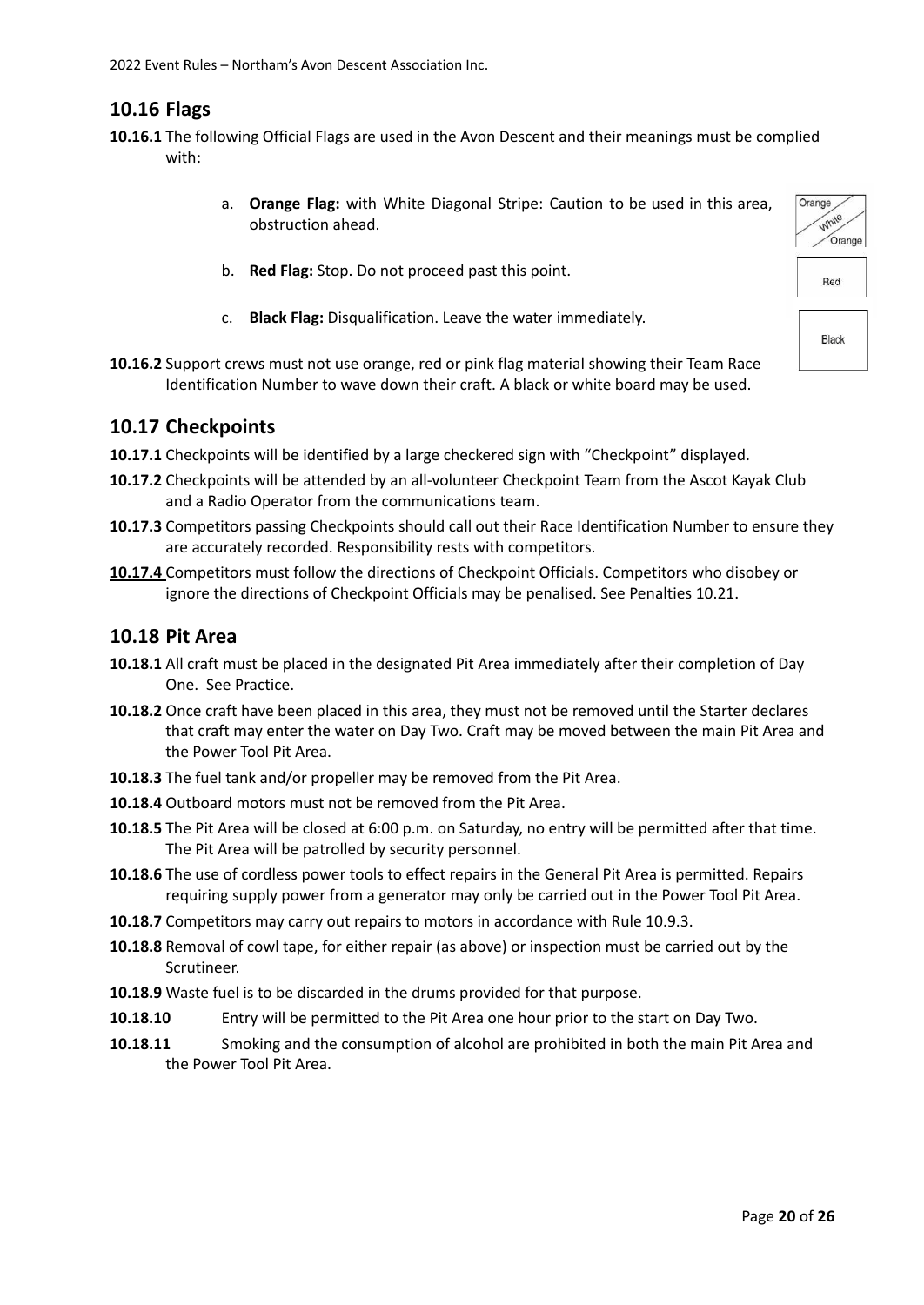#### <span id="page-21-0"></span>**10.19 Cut Off Times**

- **10.19.1** Any craft that does not complete Day One by the cut off time will not be permitted to start on Day Two. See below for cut-off times. The Race Director may alter cut-off times if deemed necessary.
- **10.19.2** Power Craft Cut Off Times

#### **10.19.3 Day One** cut off times for Power Craft:

| Northam Weir                 | Start $+1$ hr 45 min                               |
|------------------------------|----------------------------------------------------|
| Katrine Bridge Checkpoint    | Start $+3$ hr 45 min                               |
| Toodyay Checkpoint           | Start $+5$ hr 40 min                               |
| Wetherall Reserve Checkpoint | When the first Paddle Craft reaches the Checkpoint |

#### **10.19.4 Day Two** cut off times for Power Craft:

| Emu Falls Checkpoint               | Start $+1$ hr 45 min |
|------------------------------------|----------------------|
| <b>Stronghills Farm Checkpoint</b> | Start $+2$ hr 30 min |
| <b>Bells Rapid Checkpoint</b>      | Start $+4$ hr        |
| Upper Swan Checkpoint              | Start $+4$ hr 30 min |
| Middle Swan Checkpoint             | 5:00 p.m.            |

#### Paddle Craft Cut Off Times

#### **10.19.5 Day One** cut off times for Paddle Craft:

| Northam Weir                 | Start $+1$ hr 45 min |
|------------------------------|----------------------|
| Katrine Bridge Checkpoint    | Start $+3$ hr 45 min |
| Toodyay Checkpoint           | Start $+5$ hr 40 min |
| Wetherall Reserve Checkpoint | Start $+6$ hr 30 min |
| Ti Trees Checkpoint          | 4:00 p.m.            |

#### **10.19.6 Day Two** cut off times for Paddle Craft:

| Emu Falls Checkpoint               | 11:00 a.m.                                                                                                             |
|------------------------------------|------------------------------------------------------------------------------------------------------------------------|
| <b>Stronghills Farm Checkpoint</b> | 12:00 p.m.                                                                                                             |
| <b>Bells Rapid Checkpoint</b>      | 1:30 p.m.                                                                                                              |
| <b>Upper Swan Checkpoint</b>       | 2:30 p.m. or when the first Power Boat<br>passes Syds Rapid (whichever is first).                                      |
| Middle Swan Checkpoint             | Between 3:30 p.m. and 4:00 p.m. $-$ subject<br>DoT Marine Safety instructions and<br>to<br>current weather conditions. |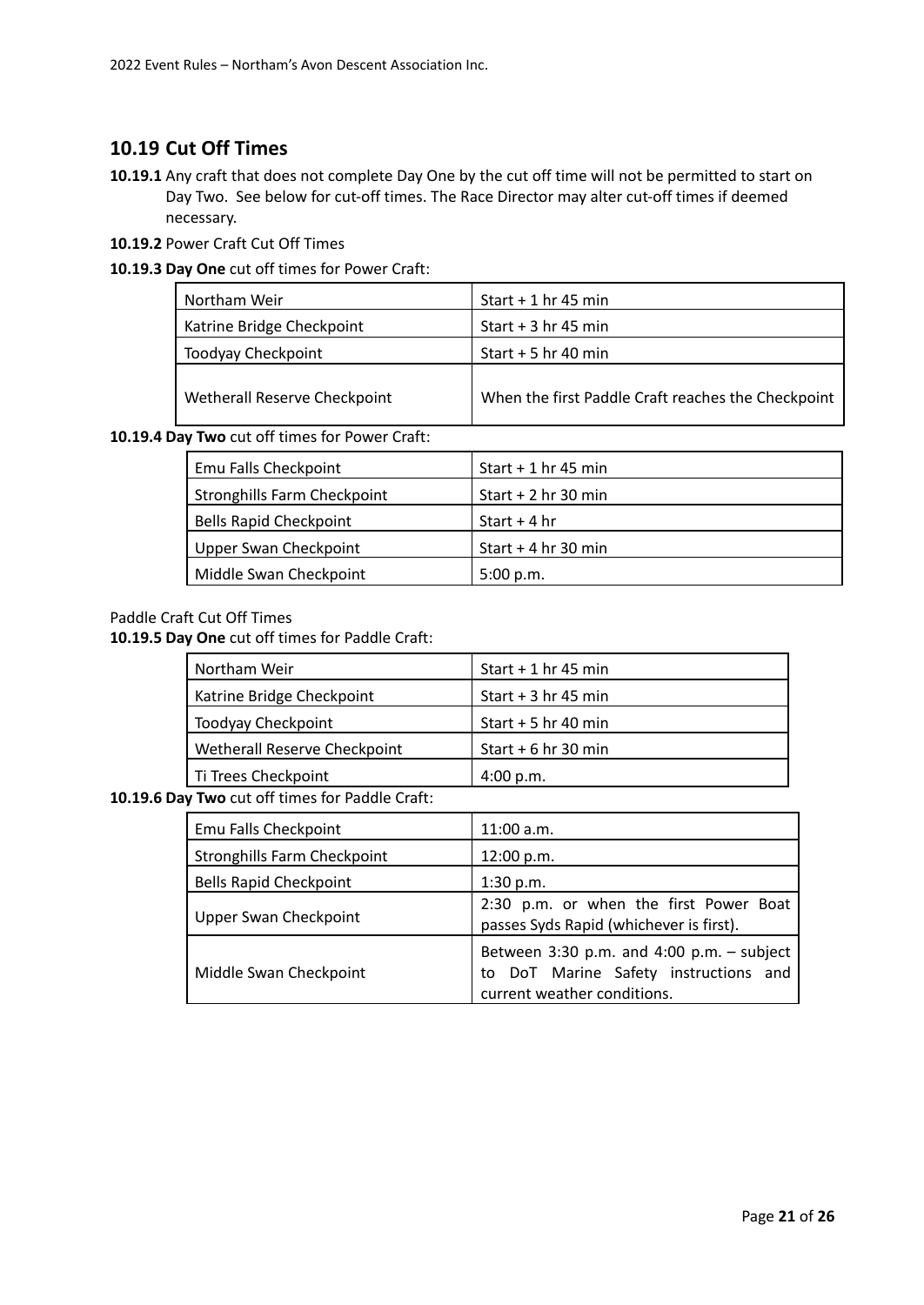- **10.19.7** Craft that have not passed a Checkpoint by a nominated cut off time will be withdrawn and must leave the water at that Checkpoint.
- **10.19.8** Avon Descent Support Unit (ADSU) personnel are empowered to enforce cut-off times at any Checkpoint.
- **10.19.9** NADA reserves the right to test the physical condition of competitors at Middle Swan to assess ability to reach the finish line prior to cut-off time. A qualified medical physician will perform testing in such instances. Any competitor who fails the physical test must withdraw at Middle Swan.
- **10.19.10** A sweep boat will patrol the course to verify clearance of craft from the water.

#### <span id="page-22-0"></span>**10.20 Withdrawals**

- **10.20.1** Competitors withdrawing from the race should proceed to the next Checkpoint if possible. If not, proceed to the left bank of the river. At least one person should stay with the craft. If not able to wait for craft pick-up, leave some piece of equipment (for example, helmet) that will be seen by the ADSU Recovery Team.
- **10.20.2** Any competitor unable to continue in the Avon Descent for any reason (fatigue, injury, disqualification, damage) must:
	- a. Report to an Official
	- *b.* Supply the information required by the Official
	- *c.* Sign the Withdrawal Form
	- *d.* If you are unable to report to an official, SMS "Withdrawn" and your Race ID No. to 0419944286.
	- e. NOTE: Competitors who SMS a withdrawal MUST receive a 'CONFIRM' response from the contact number or assume their withdrawal is not confirmed. Competitors must make every reasonable effort to continue to advise their withdrawal until confirmation by an official is received. The name of the official must be confirmed with the withdrawing competitor.
- **10.20.3** Competitors withdrawing within the Avon Valley National Park will be transported by the ADSU Recovery Teams to the following locations:
	- *a.* Cobbler Pool to Emu Falls transported to Cobbler Pool;
	- *b.* Emu Falls to Bells Rapid transport to Brigadoon Fire Station.

#### <span id="page-22-1"></span>**10.21 Penalties**

**10.21.1** Breaches of these rules by Competitors or Support Crew may result in a penalty as listed.

**10.21.2** Monetary fines are payable to Northam's Avon Descent Association Inc.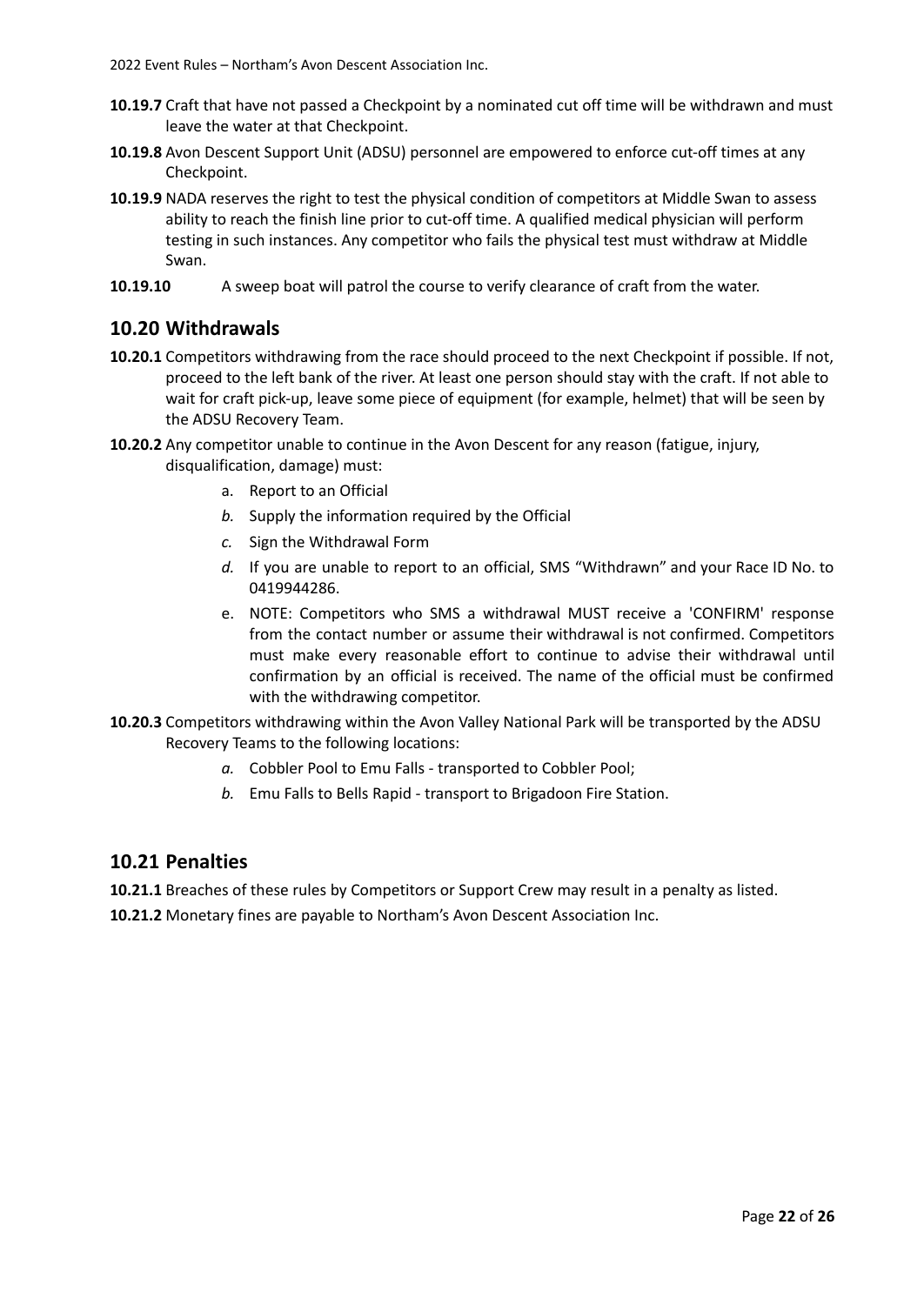|                | <b>BREACH</b>                                                                                                                                             | <b>MAXIMUM PENALTY</b>                                                                                                                                                                                                                                                        |
|----------------|-----------------------------------------------------------------------------------------------------------------------------------------------------------|-------------------------------------------------------------------------------------------------------------------------------------------------------------------------------------------------------------------------------------------------------------------------------|
| $\mathbf 1$    | Environmental damage (felling trees, branches).                                                                                                           | Disqualification and cancellation /suspension of<br>Competition Licence.                                                                                                                                                                                                      |
| 2              | Incorrect refuelling.                                                                                                                                     | Disqualification.                                                                                                                                                                                                                                                             |
| 3              | Beach Landings (unless approved).                                                                                                                         | Disqualification.                                                                                                                                                                                                                                                             |
| 4              | Failure to assist in an emergency situation.                                                                                                              | Disqualification and expulsion from PDRC.                                                                                                                                                                                                                                     |
| 5              | BAC > 0.00% or refusal to submit to a BAC test.                                                                                                           | Disqualification.                                                                                                                                                                                                                                                             |
| 6              | Passing a checkpoint with an injury requiring medical<br>attention.                                                                                       | \$200.00 fine.                                                                                                                                                                                                                                                                |
| $\overline{7}$ | Failure to notify an Official of withdrawal from the Avon<br>Descent.<br>Failure to notify an Official of withdrawal resulting in a                       | \$550.00 fine.                                                                                                                                                                                                                                                                |
|                | search.                                                                                                                                                   | \$1000 fine and liable for search costs.                                                                                                                                                                                                                                      |
| 8              | Failure to leave the water after having been withdrawn by<br>an Official.                                                                                 | Disqualification and cancellation/ suspension of<br>Competition Licence.                                                                                                                                                                                                      |
| 9              | Abuse of an Official.                                                                                                                                     | \$110.00 fine.                                                                                                                                                                                                                                                                |
| 10             | Failure to obey an official flag.                                                                                                                         | Disqualification.                                                                                                                                                                                                                                                             |
| 11             | Incorrect start procedure.                                                                                                                                | 5 minute penalty.                                                                                                                                                                                                                                                             |
| 12             | Incorrect portage.                                                                                                                                        | 5 minute penalty.                                                                                                                                                                                                                                                             |
| 13             | Accepting illegal assistance.                                                                                                                             | 5 minute penalty.                                                                                                                                                                                                                                                             |
| 14             | Non-compliance with technical specifications.                                                                                                             | Disqualification.                                                                                                                                                                                                                                                             |
| 15             | Breach of rules during official practice.                                                                                                                 | Not eligible to start.                                                                                                                                                                                                                                                        |
| 16             | Unauthorised removal of craft from pit area.                                                                                                              | Disqualification.                                                                                                                                                                                                                                                             |
| 17             | Offensive behaviour at any time by competitors or support<br>crews during the Avon Descent, Scrutineering, Time Trial,<br>practice days or presentations. | Ranging from monetary fine, time penalty or<br>disqualification to the offending competitors or those<br>associated with the offending support crew. If<br>Disqualification is imposed, the competitors involved<br>shall not be eligible to enter future events for 3 years. |
| 18             | Incorrect entry declaration or deliberate misstatement.                                                                                                   | Disqualification.                                                                                                                                                                                                                                                             |
| 19             | Littering.                                                                                                                                                | \$110.00 fine.                                                                                                                                                                                                                                                                |
| 20             | Failure to wear kill switch lanyard.                                                                                                                      | \$110.00 fine and 15 minute penalty.                                                                                                                                                                                                                                          |
| 21             | Teams Support Crew unauthorised stopping on the Valley<br>Road (anywhere other than designated checkpoints).                                              | 10 minute time penalty.                                                                                                                                                                                                                                                       |
| 22             | Damage to property of NADA, its contractors, suppliers,<br>volunteers, associated clubs and those assisting with the<br>event.                            | Ranging from a monetary fine, time penalty or<br>disqualification. The offending competitors or those<br>associated with the offending support crew shall be<br>liable for the cost of the repair or replacements.                                                            |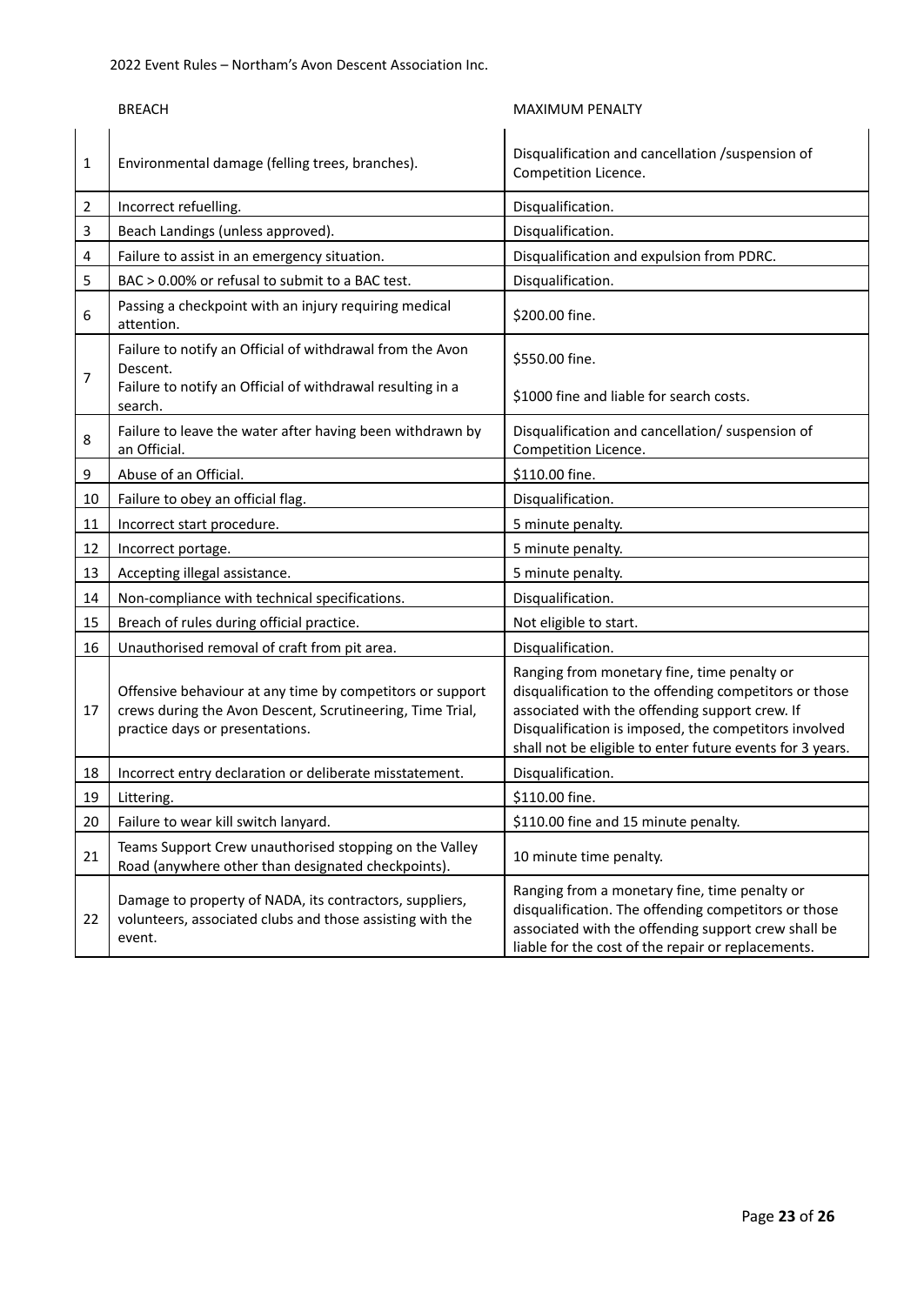2022 Event Rules – Northam's Avon Descent Association Inc.

#### <span id="page-24-0"></span>**10.22 Protests**

- **10.22.1** The right to protest lies solely with any competitor who may consider themselves aggrieved or affected by any decision, act or other person connected with Avon Descent except that there shall be no right of protest against a refusal of entry or a judge of fact.
- **10.22.2** Persons aggrieved or affected are those who have gained a place or prize or stand to gain a place or prize.
- **10.22.3** Nothing in this rule shall affect or prejudice the right and duty of an official, acting in their official capacity, to take such action as they may deem proper in any circumstances regardless of whether a protest has been lodged.
- **10.22.4** Protests shall be in writing signed by the entrant, accompanied by the fee of \$110 and addressed to the Race Director. Nothing in these Rules shall be deemed to prevent the withdrawal of a protest before the hearing.
- **10.22.5** A Protest as to the validity of an entry or entrant shall be lodged not later than one hour prior to the start of the Avon Descent. Protests of this nature shall be required to specify the details of such alleged ineligibility and shall not be accepted otherwise. Protests lodged under this section must be heard by a Protest Tribunal as per Rules 10.23.1 - 10.23.7 as applicable.
- **10.22.6** Protests against any mistake, irregularity or act to the prejudice of the Descent, or other matter occurring or becoming apparent while the Descent is taking place, shall be lodged as soon as possible after the occurrence but in any case not later than 30 minutes after the last craft has finished the Descent.
- **10.22.7** A Protest against the compilation of results or the decision of a race official that affects results shall be lodged as soon as possible after the occurrence but in any case not later than 30 minutes after provisional results have been published or generally made known to competitors.
- **10.22.8** Protests arising out of post-race scrutineering must be lodged within 30 minutes of scrutineering results being announced.

#### <span id="page-24-1"></span>**10.23 Adjudication of Protests**

- **10.23.1** Protests will be heard by a Protest Tribunal appointed by the Board of NADA.
- **10.23.2** No person may sit on a Protest Tribunal who may be directly concerned or involved in the matter under consideration.
- **10.23.3** The hearing of protests shall take place as soon as practicable after the lodging of the Protest.
- **10.23.4** All parties affected or aggrieved shall be given adequate notice by the relevant Deputy Race Director of the time, date and place of the hearing of the protest. They shall be entitled to call witnesses, but shall state their case in person.
- **10.23.5** All parties affected or aggrieved by the decision of a Protest Tribunal shall be bound by the decision subject only to appeal as provided in these Rules.
- **10.23.6** Unless otherwise decided by the Protest Tribunal for special reasons, the protest fee shall be forfeited if the protest is dismissed.
- **10.23.7** If a protest results in a motor being stripped and the protest is subsequently dismissed, the protest fee shall be awarded to the team whose motor has been stripped.

#### <span id="page-24-2"></span>**10.24 Appeals**

- **10.24.1** Persons aggrieved or affected by the decision of a Protest Tribunal (competitors or officials) have the right to Appeal against the decision only.
- **10.24.2** An Appeal shall be in writing, signed by the appellant, accompanied by a fee of \$100 and delivered to the Chairperson of the Protest Tribunal within one hour of the decision. The Chairperson of the Protest Tribunal shall advise the Race Director of the Appeal as soon as is practicable.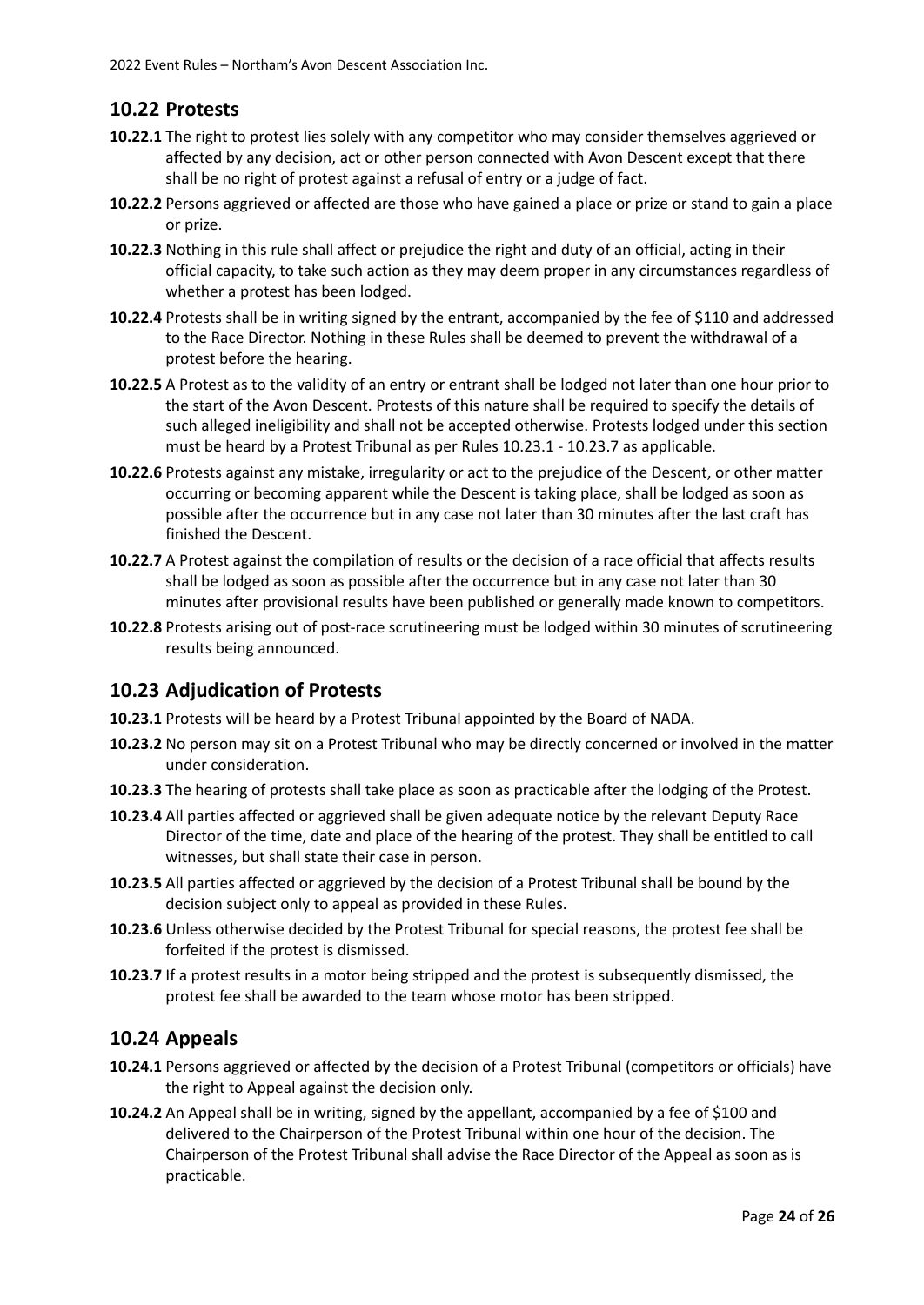- **10.24.3** The details of the Appeal shall be lodged with the Race Director within seven days of the decision of the protest tribunal.
- **10.24.4** After the lodging of an Appeal the Team aggrieved shall retain their position in the Event, including start grid position, pending the outcome of the Appeal.
- **10.24.5** An Appeal will be heard by an Appeal Tribunal selected by the Chairperson of the board of NADA.
- **10.24.6** No person may sit on the Appeal Tribunal who may have already participated in a decision on the matter in question or who may directly or indirectly be concerned with it.
- **10.24.7** The hearing of an Appeal shall take place as soon as practicable after the decision of the Protest Tribunal.
- **10.24.8** All parties aggrieved or affected shall be given 14 days' notice by the Chairperson of the Appeal Tribunal of the time, date and place of the Appeal Hearing. They shall be entitled to call witnesses but shall state their case in person within 14 days.
- **10.24.9** It is incumbent on the Appellant to obtain details of the Protest Hearing from the Chairperson of the Protest Tribunal, if required.
- **10.24.10** The decision of the Appeal Tribunal shall be final.
- **10.24.11** Unless otherwise decided by the Appeal Tribunal for special reasons the Appeal fee shall normally be forfeited if the Appeal is dismissed.

#### <span id="page-25-0"></span>**10.25 Results**

- **10.25.1** Competitors/Teams must complete the entire distance of the course to be a legitimate finisher.
- **10.25.2** Results are provisional until after the completion of Post-Race Scrutineering and after all Protests and Appeals have been heard.

#### <span id="page-25-1"></span>**10.26 Post-Race Scrutineering**

- **10.26.1** Class place winning craft will be impounded for scrutineering immediately after the Avon Descent and may not be removed from the scrutineering compound until approval has been granted from the scrutineer.
- **10.26.2** NADA reserves the right to strip the outboard motors of the first six place winners in each Class to ensure they comply with the PDRC Specifications.
- <span id="page-25-2"></span>**10.26.3** One representative from each craft must be present at Post Race Scrutineering.

## **11 Results/Prizes**

- **11.1.1** Prizes will be awarded to those who successfully complete the Avon Descent and pass Post Race Scrutineering.
- **11.1.2** Only those prizes identified in the official prize list will be awarded.
- **11.1.3** Prizes will be awarded to competitors in order of lowest elapsed race time as measured by the Official Timekeeper subject to Rules 11.1.5 –11.1.13.
- **11.1.4** A craft will be deemed to have started if it is recorded as having started by the Race Starter or passed the first timing point.
- **11.1.5** Trophies, cash prizes, merchandise prizes and certificates will be awarded subject to the following:
	- a. In order for the cash prize or goods prize to be awarded, five or more craft eligible to win the prize must start in a Class.
	- b. In order for First, Second and Third place trophies and/or certificates to be awarded, five or more craft eligible to win the prize must start.